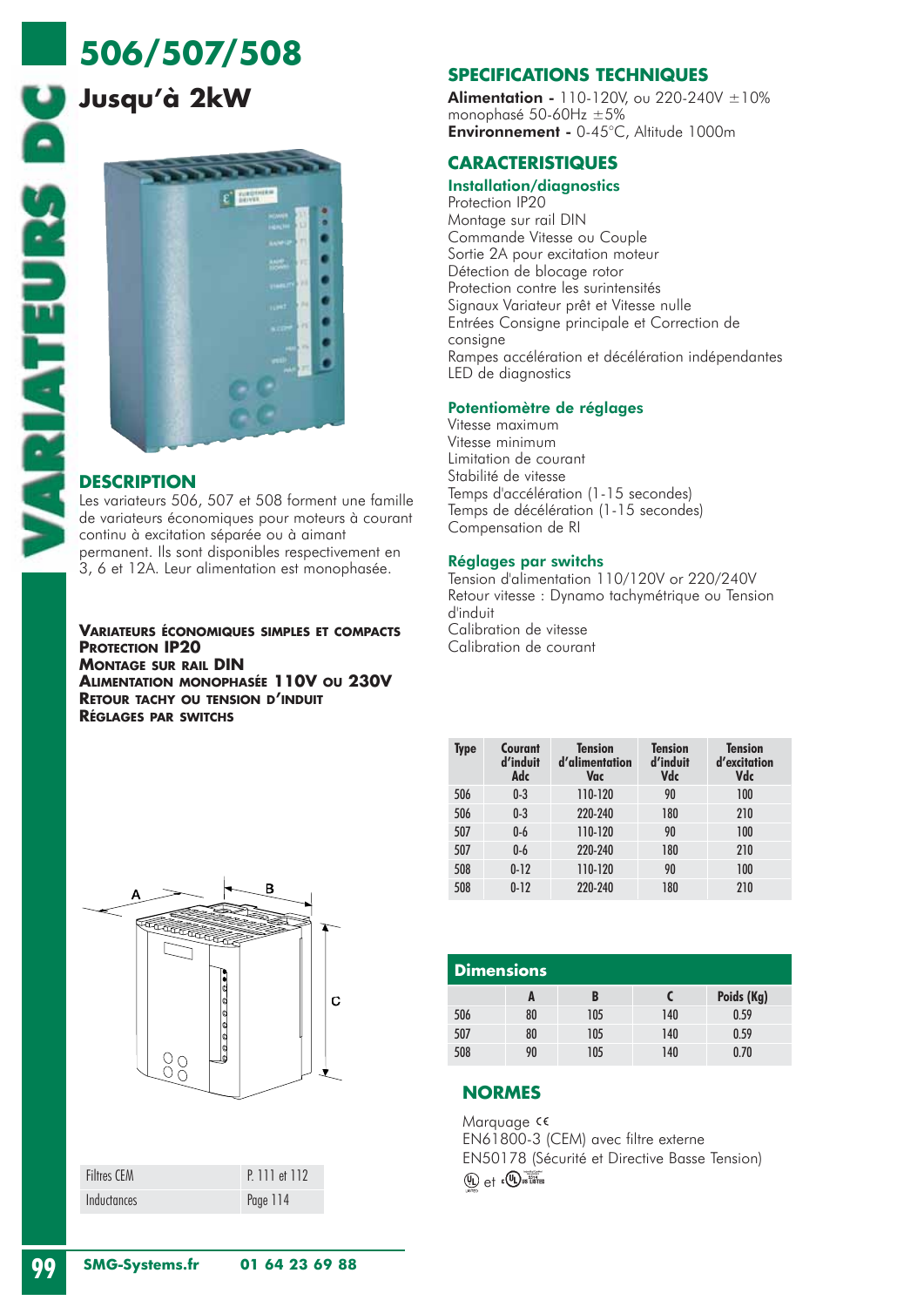

# 506/507/508

Product Manual HA389427 Issue 7

#### $@$  Copyright Eurotherm Drives Limited 1999

All rights strictly reserved. No part of this document may be stored in a retrieval system, or transmitted in any form or by any means to persons not employed by a Eurotherm group company without written permission from Eurotherm Drives Ltd.

Although every effort has been taken to ensure the accuracy of this document it may be necessary, without notice, to make amendments or correct omissions. Eurotherm Drives cannot accept responsibility for damage, injury, or expenses resulting therefrom.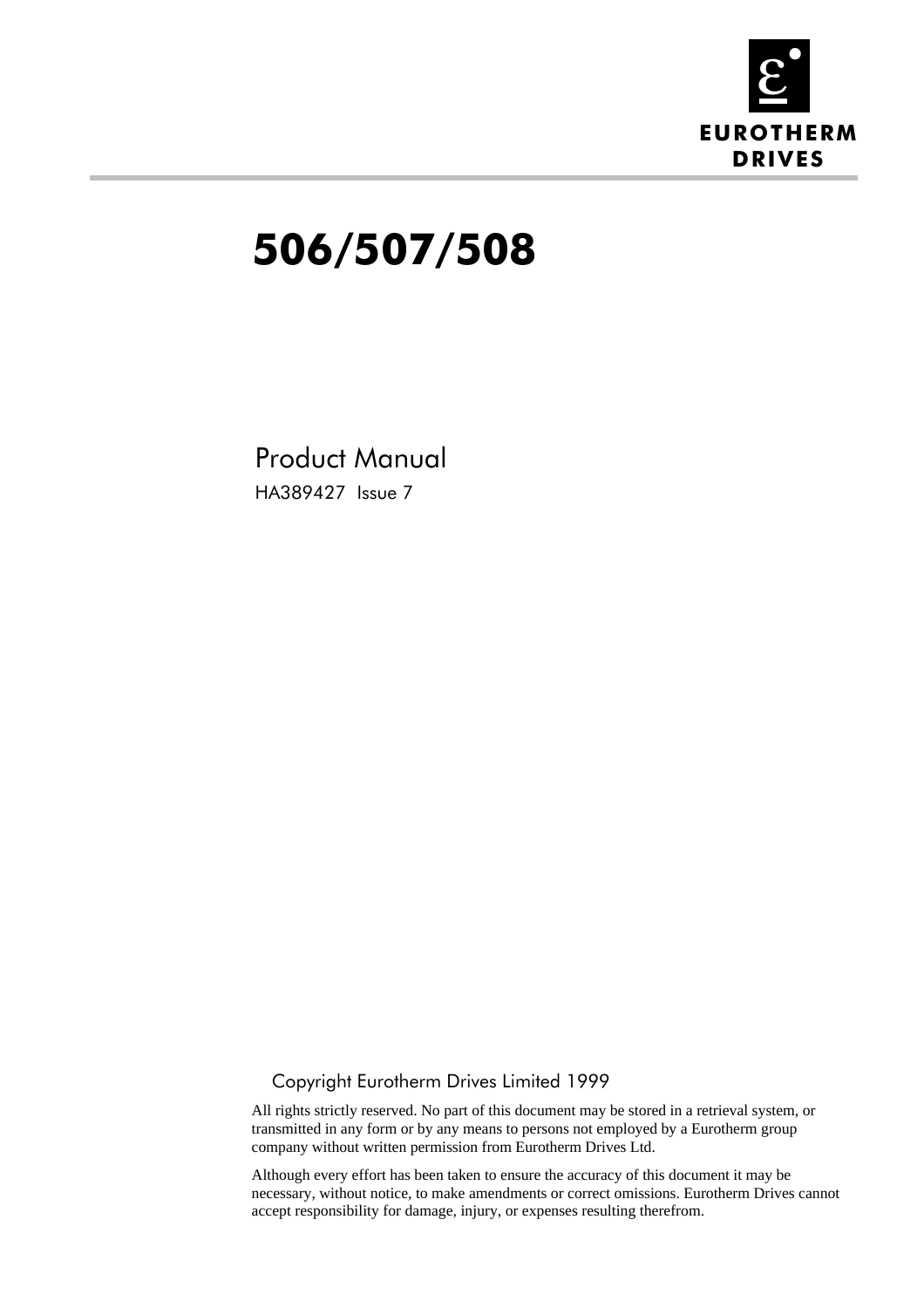# **Safety Information**



### Requirements

IMPORTANT: Please read this information BEFORE installing the equipment.

#### **Intended Users**

This manual is to be made available to all persons who are required to install, configure or service equipment described herein, or any other associated operation.

The information given is intended to highlight safety issues, and to enable the user to obtain maximum benefit from the equipment.

Complete the following table for future reference detailing how the unit is to be installed and used.

| <b>INSTALLATION DETAILS</b>                                                  |                     |                           |  |
|------------------------------------------------------------------------------|---------------------|---------------------------|--|
| <b>Serial Number</b><br>(see product label)                                  |                     |                           |  |
| <b>Where installed</b><br><i>(for your own)</i><br><i>information</i> )      |                     |                           |  |
| Unit used as a:<br>(refer to<br><b>Certification for</b><br>the 506/507/508) | $\Box$ Component    | $\Box$ Relevant Apparatus |  |
| <b>Unit fitted:</b>                                                          | $\Box$ Wall-mounted | $\Box$ Enclosure          |  |

#### **Application Area**

The equipment described is intended for industrial motor speed control.

#### Personnel

Installation, operation and maintenance of the equipment should be carried out by qualified personnel. A qualified person is someone who is technically competent and familiar with all safety information and established safety practices; with the installation process, operation and maintenance of this equipment; and with all the hazards involved.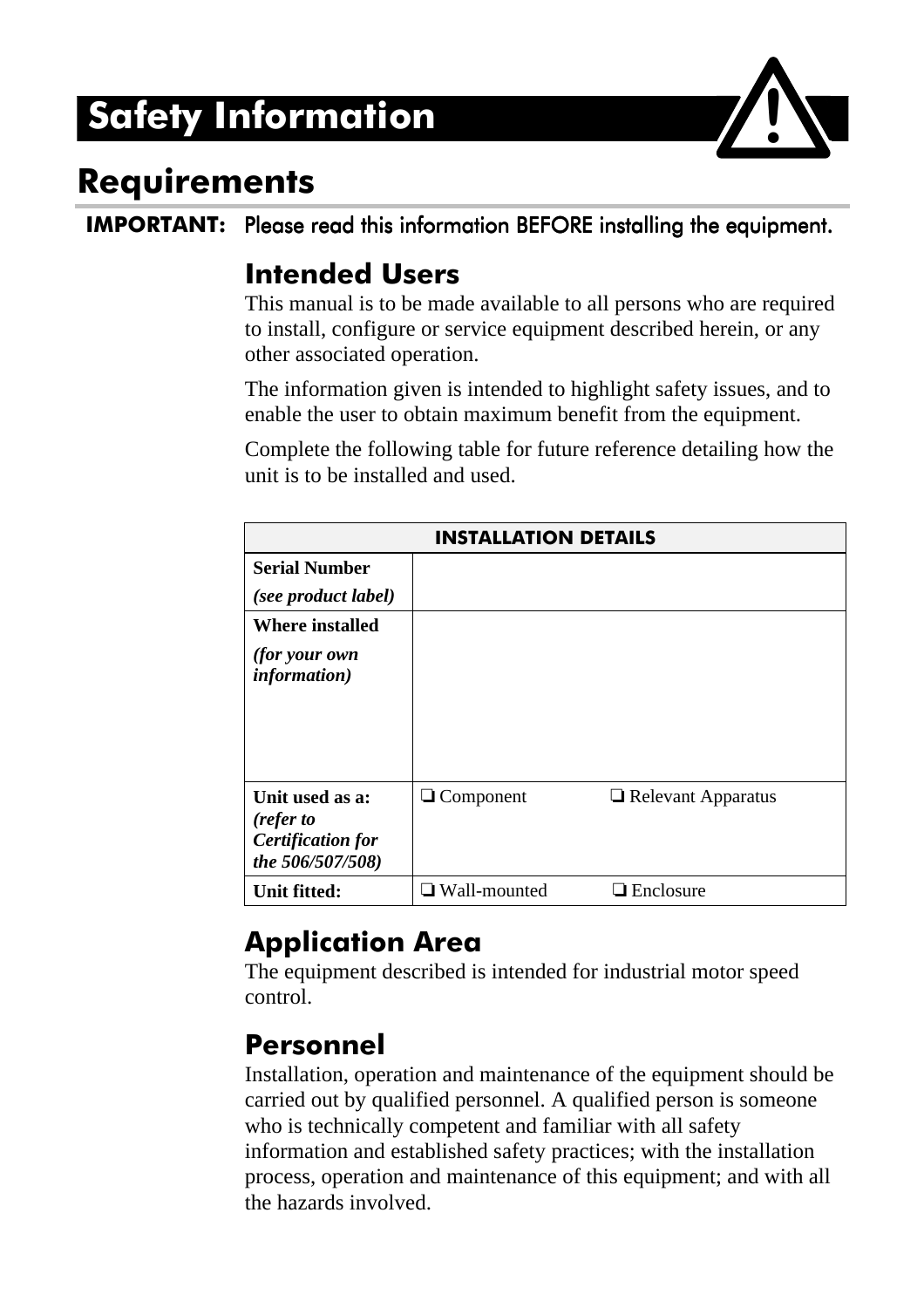# Safety Information



### **Hazards**

#### WARNING!

This equipment can endanger life through rotating machinery and high voltages. Failure to observe the following will constitute an ELECTRICAL SHOCK HAZARD. These controllers are non-isolated products, both control and power circuitry are at mains potential. External control equipment should be used which provides adequate protection for the user against electric shock hazard.

- The equipment must be **permanently earthed** due to the high earth leakage current.
- Before working on the equipment or filter ensure isolation of the mains supply from terminals L1 and L2.
- The drive motor must be connected to an appropriate safety earth.
- The EMC filter equipment contains high value capacitors which take time to discharge after removal of the mains supply. Wait for at least 3 minutes before working on the filter.
- Never perform high voltage resistance checks on the wiring without first disconnecting the drive from the circuit being tested.
- When replacing a drive in an application and before returning to use, it is essential that all user defined parameters for the product's operation are correctly installed.
- This equipment contains electrostatic discharge (ESD) sensitive parts. Observe static control precautions when handling, installing and servicing this product.
- **IMPORTANT:** Metal parts may reach a temperature of 90 degrees centigrade in operation.

#### **Application Risk**

The specifications, processes and circuitry described herein are for guidance only and may need to be adapted to the user's specific application.

Eurotherm Drives does not guarantee the suitability of the equipment described in this Manual for individual applications.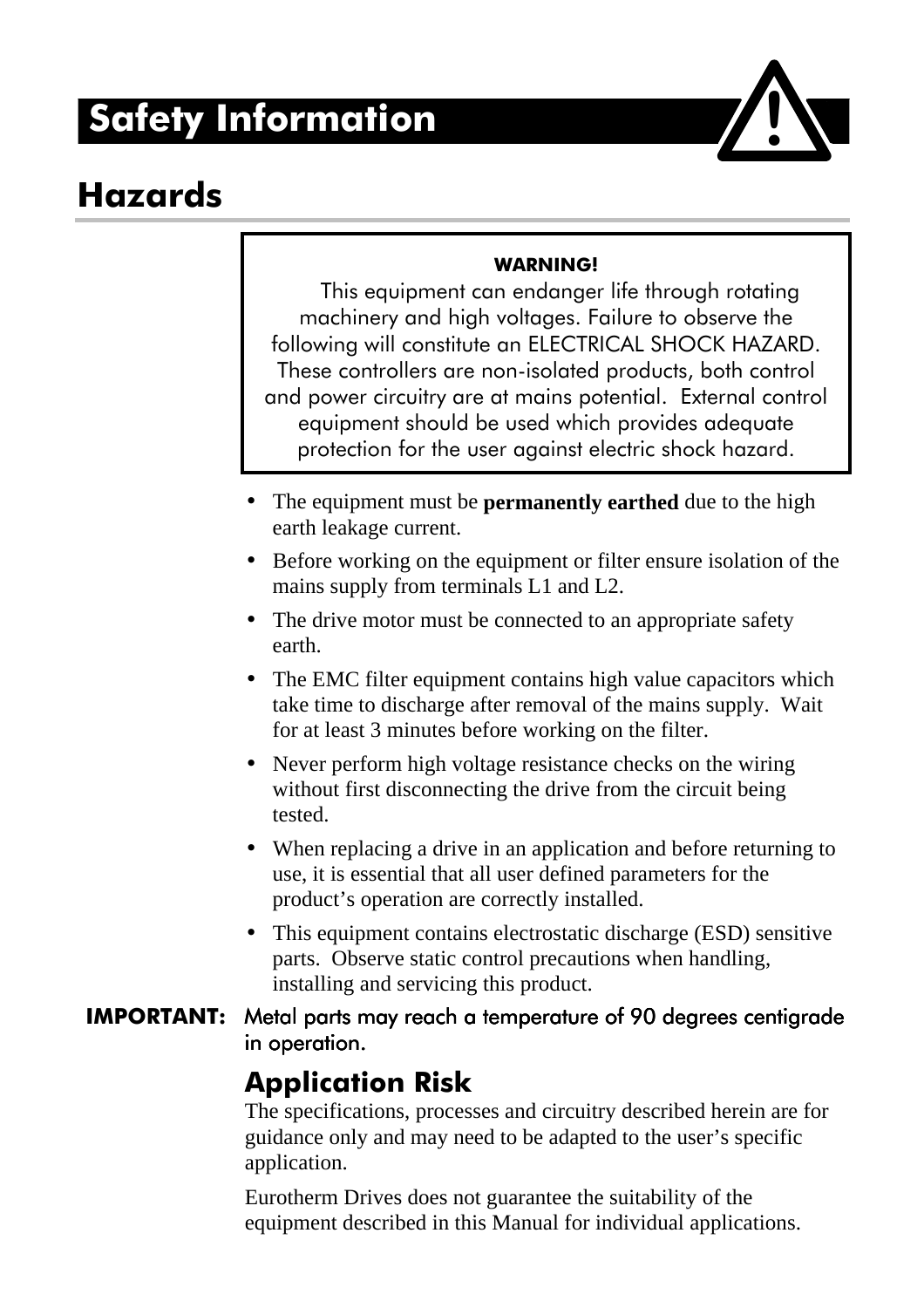# Safety Information



#### Risk Assessment

Under fault conditions, power loss or other operating conditions not intended, the equipment may not operate as specified. In particular:

- The motor speed may not be controlled
- The direction of rotation of the motor may not be controlled
- The motor may be energised

#### Guards

The user must provide guarding and /or additional safety systems to prevent risk of injury and electric shock.

- Note: Thermal sensors contained within the motor must be double  $insulated$ 
	- All exposed metalwork in the units are protected by basic insulation and bonding to a safety earth.

#### RCD<sub>s</sub>

These are not recommended for use with this product but, where their use is mandatory, only Type B RCDs should be used.

### **Signal and Control Terminals**

This is a non isolated product. The signal plus control connections are not isolated from the AC supply.

#### **Filter**

- AC Supply filters produce earth (ground leakage currents in excess of 3.5mA).
- AC Supply filters contain capacitors, allow at least 1 minute before servicing.
- AC Supply filters should be permanently earthed (grounded), use the second Protective Ground terminal as an independent earth (ground).
- Eurotherm Drives do not recommend the use of RCDs. Special RCDs (type B-IEC755) are required due to AC and DC components flowing in the earth (ground) leakage current. All loads requiring protection with an RCD would be at risk.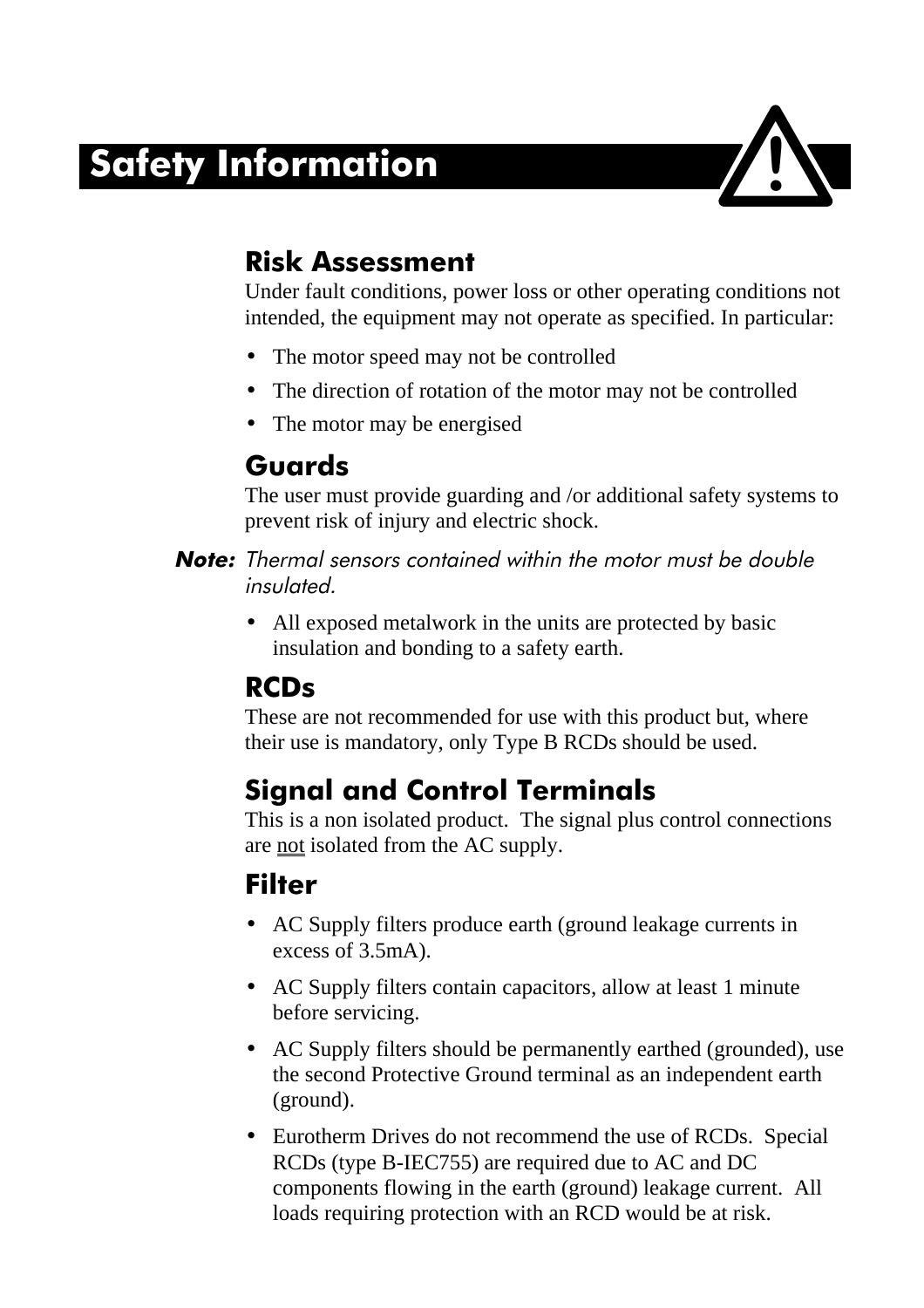# Contents

#### Contents Page

| Chapter 1 | <b>PRODUCT OVERVIEW</b>            |
|-----------|------------------------------------|
|           |                                    |
|           |                                    |
| Chapter 2 | <b>OVERVIEW OF THE 506/507/508</b> |
|           |                                    |
|           |                                    |
| Chapter 3 | <b>TERMINAL DESCRIPTION</b>        |
|           |                                    |
|           |                                    |
|           |                                    |
|           |                                    |
|           |                                    |
| Chapter 4 | <b>INSTALLING THE 506/507/508</b>  |
|           |                                    |
|           |                                    |
|           |                                    |
|           |                                    |
|           |                                    |
|           |                                    |
|           |                                    |
|           |                                    |
|           |                                    |
|           |                                    |
|           |                                    |
|           |                                    |
|           |                                    |
|           |                                    |
|           |                                    |
|           |                                    |
|           |                                    |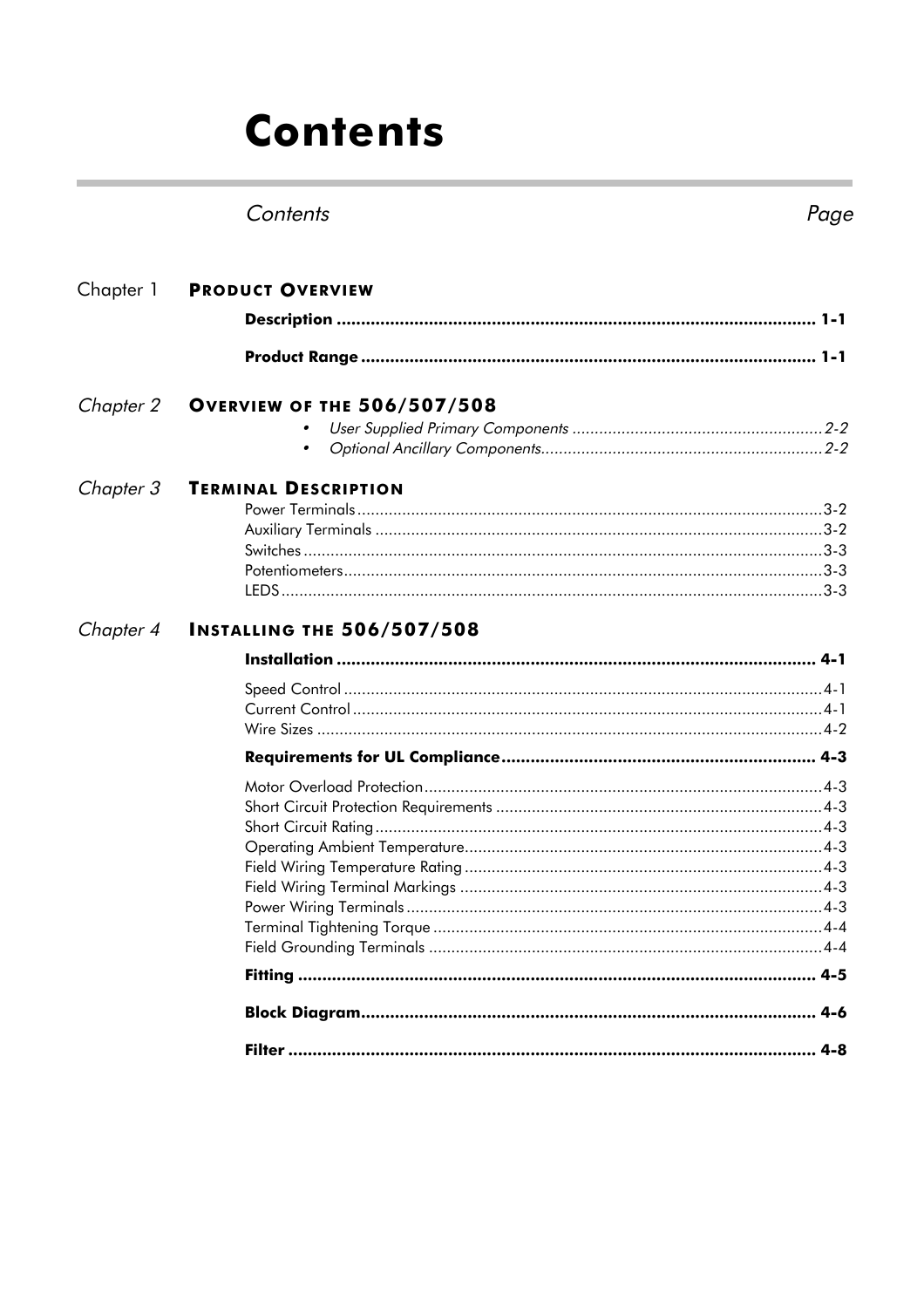# Contents

#### Contents Page

|           | $\bullet$                             |
|-----------|---------------------------------------|
|           | $\bullet$                             |
|           |                                       |
|           |                                       |
|           |                                       |
| Chapter 5 | <b>ROUTINE MAINTENANCE AND REPAIR</b> |
|           |                                       |
|           |                                       |
|           |                                       |
| Chapter 6 | CERTIFICATION FOR THE 506/507/508     |
|           |                                       |
|           |                                       |
|           |                                       |
|           |                                       |
| Chapter 7 | <b>TECHNICAL SPECIFICATION</b>        |
|           |                                       |
|           |                                       |
|           |                                       |
|           |                                       |
|           |                                       |
|           |                                       |
|           |                                       |
|           |                                       |
|           |                                       |

| Output Ratings with typical armature voltage, Va, 80/90V (160/180V)7-4 |  |
|------------------------------------------------------------------------|--|
|                                                                        |  |
|                                                                        |  |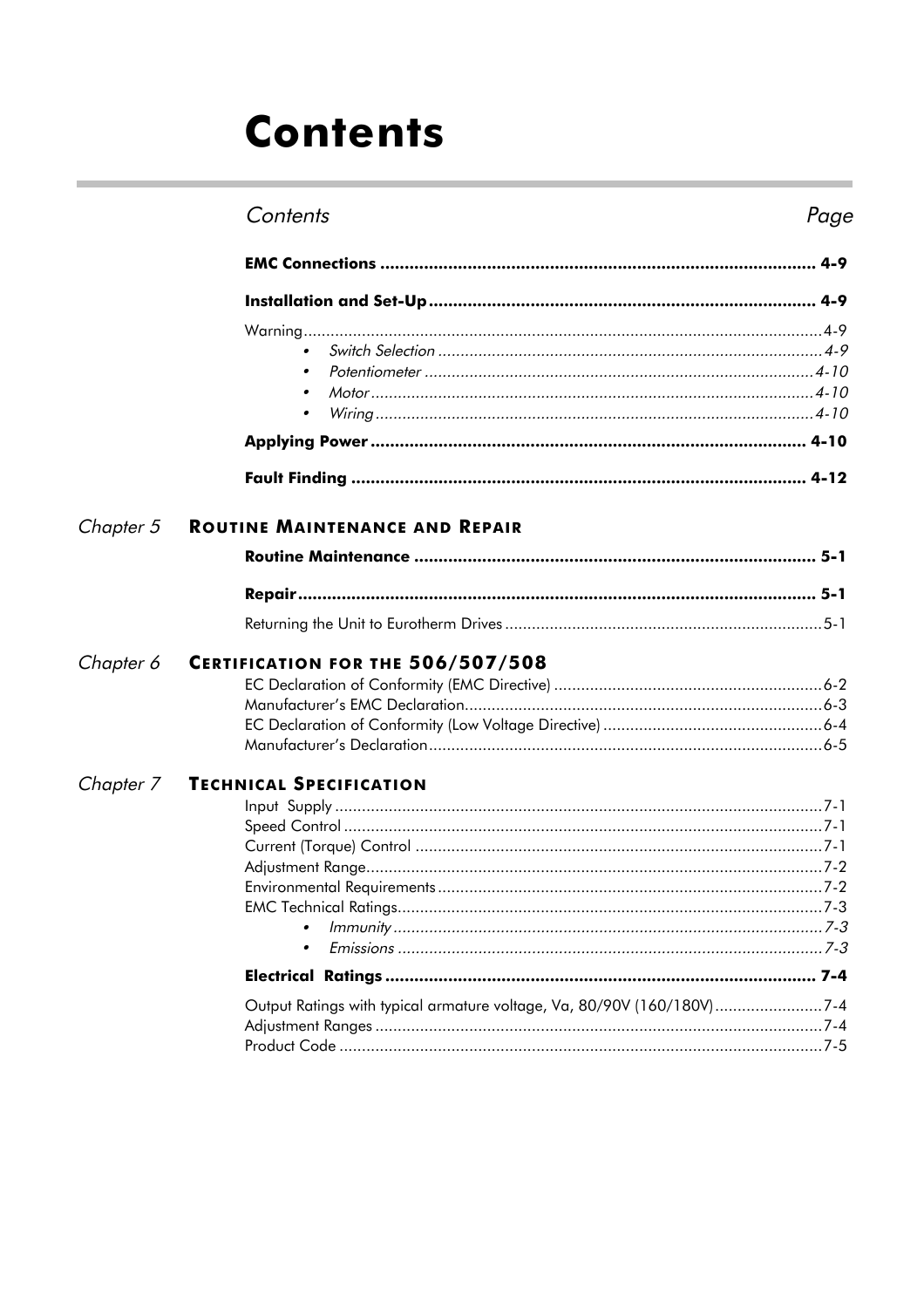# **PRODUCT OVERVIEW**

### Description

The 506/507/508 series controllers are compact, non-isolated motor speed controllers specifically designed for dc shunt would and permanent magnet motors. The controllers are intended to operate from a single phase AC mains supply in the ranges 110/120V AC or 220/240V AC 50/60Hz.

The controllers are intended to be mounted on a length of DIN rail in an enclosure.

Control of the associated DC motor is achieved by using a linear closed loop feedback signal based on the motor's own DC armature voltage. This enables constant motor speed to be maintained throughout variable motor loads. Improved speed measurement can be obtained by using a tacho-generator, connected to the motor's shaft, to provide the feedback signal.

A current loop within the speed feedback path ensures that safe current levels are always provided to the armature of the motor up to the level set by the maximum current potentiometer (Imax). This adjustment is linear and switchable to a lower range of half the controller current.

If the controlled motor is stalled (e.g. due to either a faulty field circuit or an excessive load), then a stall timer will remove current from the motor after approximately 15 seconds. Severe armature current overloads, are protected against by an instantaneous overcurrent trip.

The controllers may also be used in a linear motor torque mode by using an adjustable setpoint. In this mode of operation over-speed limiting is a standard feature.

#### **Product Range**

|     | <b>Product</b> Rating    | <b>Adjustment</b> Switched<br><b>Standard</b> |                                              |
|-----|--------------------------|-----------------------------------------------|----------------------------------------------|
| 506 | 3A DC Full Load Current  |                                               | $0.5 \text{ to } 3A$ $0.25 \text{ to } 1.5A$ |
| 507 | 6A DC Full Load Current  | 1 to $6A$                                     | $0.5$ to 3A                                  |
| 508 | 12A DC Full Load Current | 2 to 12A                                      | $1$ to 6A                                    |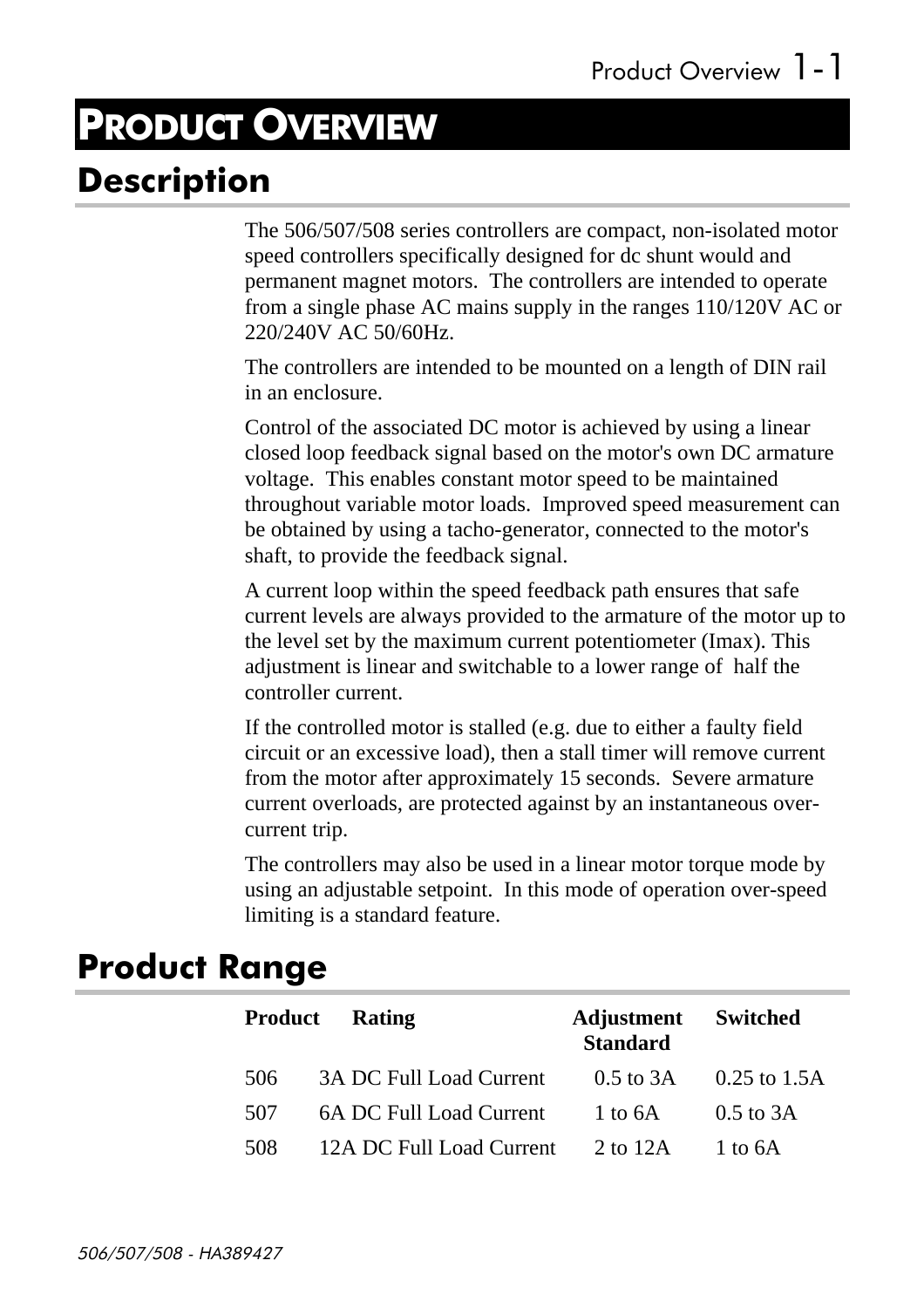# **OVERVIEW OF THE 506/507/508**

Figure 2.1 Recognition Drawing

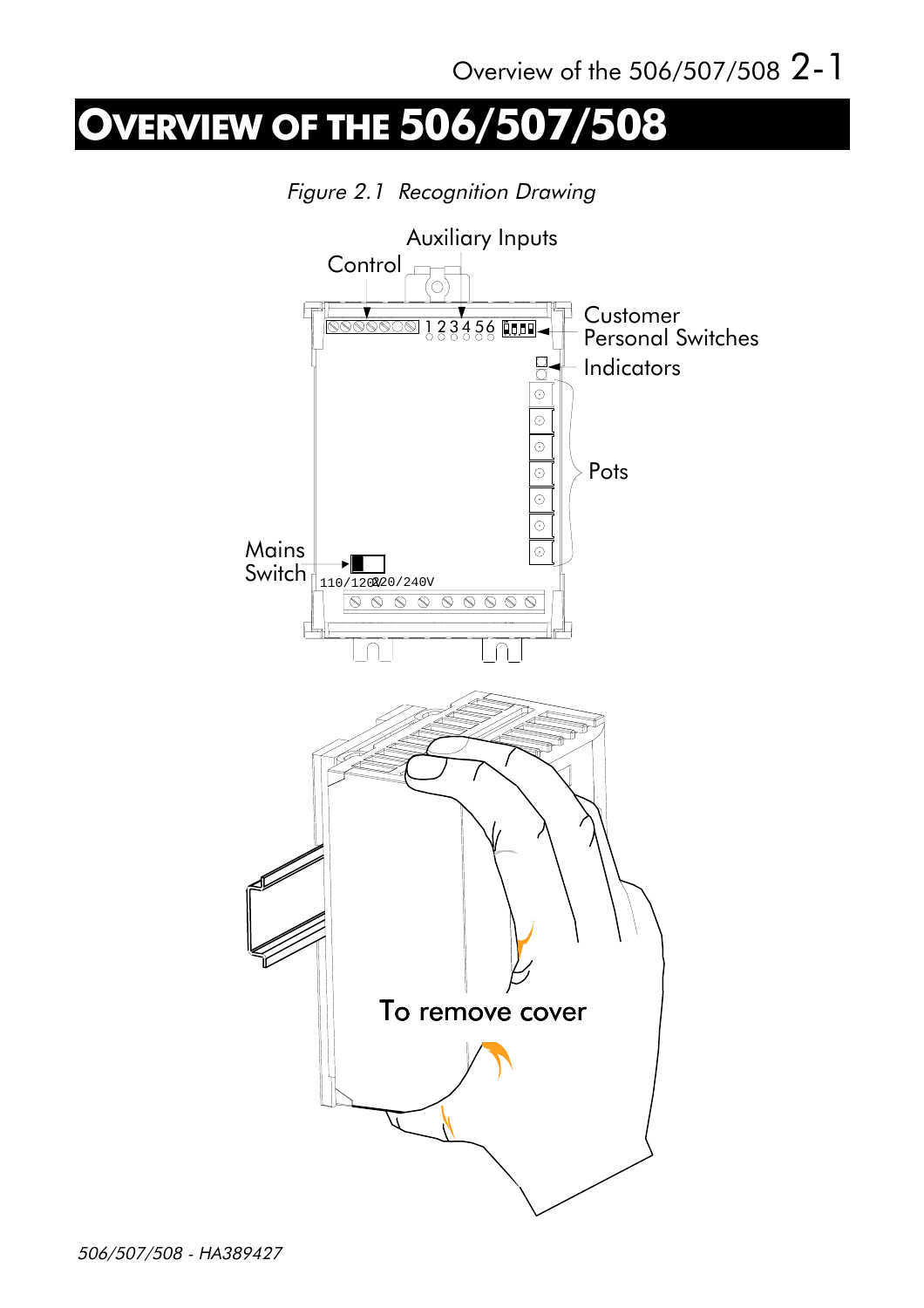#### **User Supplied Safety Components**

Speed / Torque Potentiometer 10K Isolated spindle and insulating knob Switch Rated for input supply voltage.

Note: Safety Components provide Isolation for the User. These components should be selected to provide a double insulated (or reinforced) isolation boards for the user suitable for the input supply voltage used. The product is designed for use in a pollution degree 2 environment, overvoltage category III, enclosure mounted. (Refer to EN61010, IEC664 or EN50178) for more information regarding the correct selection of these components).

#### **Optional Ancillary Components**

EMC Filter 18A ac(12A dc) CO389115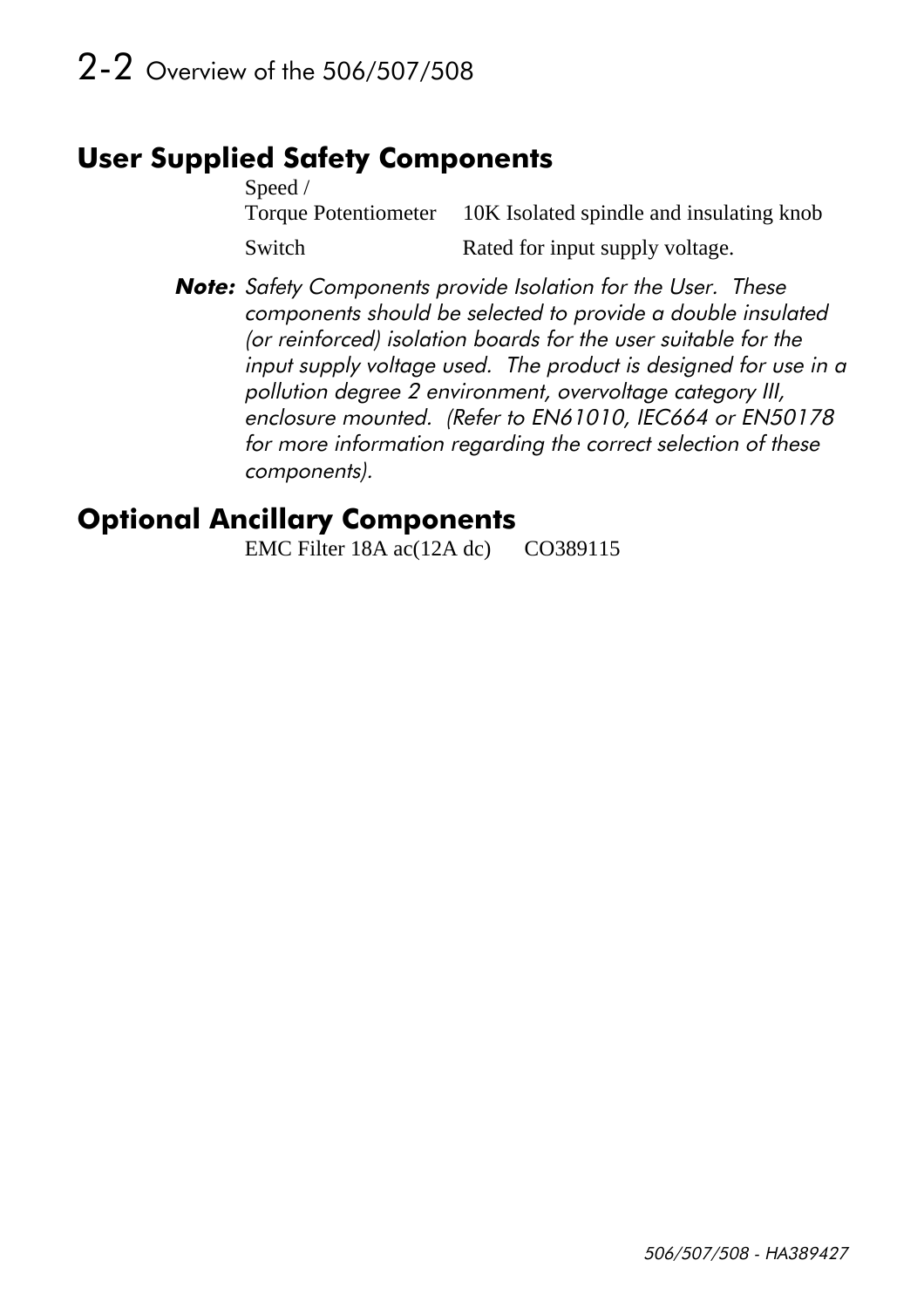# **TERMINAL DESCRIPTION**

### **Control Terminals**

| Terminal I     | <b>Function</b>     | Description                                                                                                   | <b>Notes</b>                                  |
|----------------|---------------------|---------------------------------------------------------------------------------------------------------------|-----------------------------------------------|
|                | Tacho<br>Feedback   | Motor Mounted Tachogenerator Input<br>Terminal.                                                               | 200V dc Max.                                  |
| $\overline{2}$ | 0V-Signal<br>Common | Control Signal Reference.                                                                                     | Must NOT be<br>Earthed<br>(Grounded).         |
| 3              | <b>Run</b>          | Digital Input to Enable Controller.<br>Connect to OV to Run in Speed.<br>Connect to $+10V$ to Run in Current. | Input Impedance<br>$-$ 20 $k$ Ohm             |
| $\overline{4}$ | Speed<br>Setpoint   | Analogue Input,<br>Ov to $+10V = 0$ to 100% Speed.                                                            | Input Impedance<br>- 66k Ohm                  |
| 5              | $+10V$<br>Reference | Analogue Output,<br>+10V Reference for Speed and<br>Current Setpoints.                                        | $Load - 2mA$                                  |
| 6              | Current<br>Limit    | Analogue Input,<br>0 to $+10V=0$ to 100% Current                                                              | Input Impedance<br>100k 0hm<br>$\overline{a}$ |

#### **WARNING!**

This is a non-isolated product. The control connections are not isolated from the AC supply. Any connection to earth or use of earth (ground) referenced components either deliberately or unintentionally will cause permanent damage to the controller.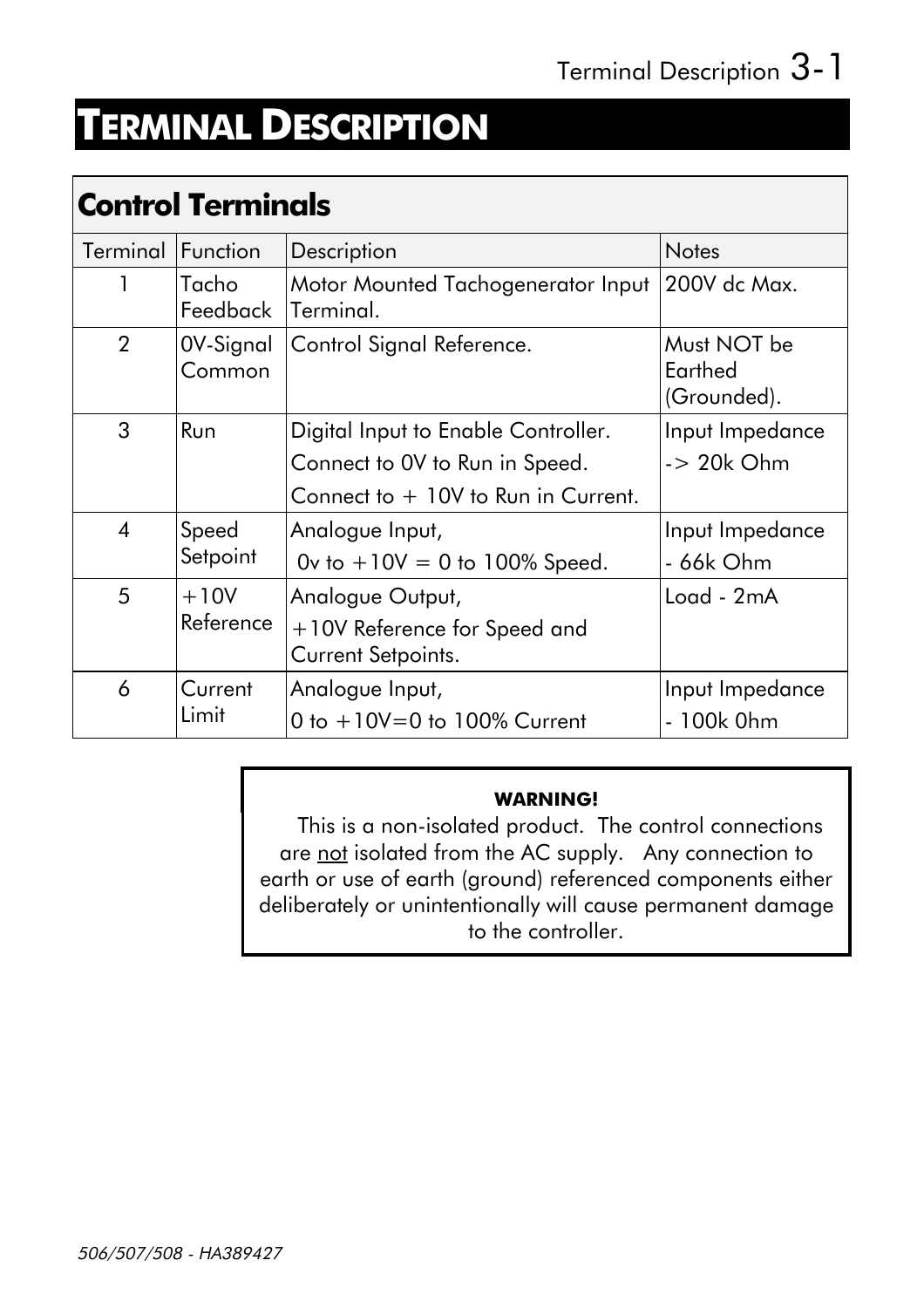#### **Power Terminals**

The product may be connected phase - to - phase provided the resultant voltage does not exceed the maximum supply voltage specified.

| Terminal | Function                  | Description                                      | <b>Notes</b> |
|----------|---------------------------|--------------------------------------------------|--------------|
| L1(L)    | <b>AC</b> Input Live      | <b>AC Supply Terminal Line 1</b><br>or Live      |              |
| L2(N)    | <b>AC Input Neutral</b>   | <b>AC Supply Terminal Line 2</b><br>or Neutral   |              |
| $F +$    | <b>Field Positive</b>     | <b>Field Output Positive</b>                     |              |
| F-       | <b>Field Negative</b>     | <b>Field Output Negative</b>                     |              |
| A-       | <b>Armature Negative</b>  | <b>Armature Output Negative</b>                  |              |
| $A+$     | <b>Armature Positive</b>  | <b>Armature Output Positive</b>                  |              |
| Grd      | Protective Earth (Ground) | <b>Drive Module Protective</b><br>Earth (Ground) |              |
| Grd      | Protective Earth (Ground) | Motor Protective Earth<br>(Ground)               |              |

#### **Auxiliary Terminals**

\* The power must be supplied from an independent power supply which is not earth (ground) referenced.

| Terminal       | Function                  | Description                               | <b>Notes</b>                               |
|----------------|---------------------------|-------------------------------------------|--------------------------------------------|
| A <sub>1</sub> | <b>Auxiliary Supply</b>   | <b>Auxiliary Relay Supply</b>             | $+16V$ at $10mA$                           |
| A <sub>2</sub> | 0V - Signal Common        | Signal Reference                          | Must not be earthed<br>(grounded)          |
| A <sub>3</sub> | Zero Speed                | <b>Zero Speed Output</b>                  | 24V at 50mA open<br>Collector <sup>*</sup> |
| A <sub>4</sub> | Health                    | <b>Health Output</b>                      | 24V at 50mA open<br>Collector <sup>*</sup> |
| A <sub>5</sub> | Zero Speed Level          | Zero Speed Output<br>Level Trim           | For other levels see<br>Table 3.1          |
| A6             | <b>Auxiliary Setpoint</b> | <b>Auxiliary Direct Speed</b><br>Setpoint | +10V @ 100K Full<br>Speed Input            |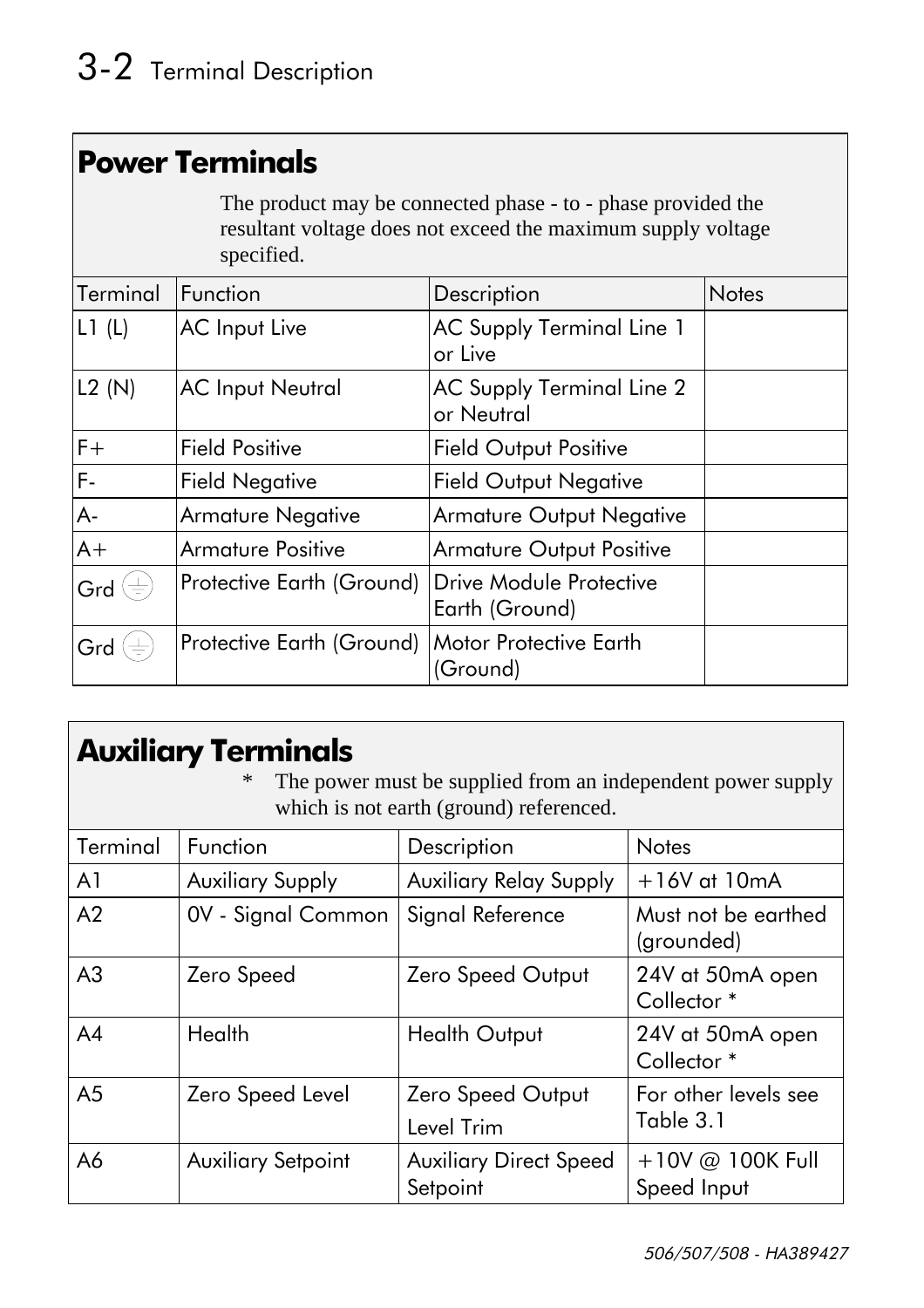# Terminal Description 3-3

| <b>External Resistor</b><br><b>Terminal Volts at Zero Speed</b> |        | 180Va | 90V <sub>a</sub> |
|-----------------------------------------------------------------|--------|-------|------------------|
| --                                                              | 10.75V | 6%    | 12%              |
| 4k7                                                             | 5.5V   | 3%    | 6%               |
| 2k2                                                             | 2.5V   | 2%    | 4%               |
| 1k                                                              |        | 1%    | 2%               |

Table 3.1

The zero speed detector operates from the Controller Output voltage, the default level is set to 6% of 180V dc.

#### **Switches**

| Switch          | $\overline{Off}$            | On                             |  |
|-----------------|-----------------------------|--------------------------------|--|
| SW1             | 506 - 0.25 to 1.5A<br>Imax. | $506 - 0.5$ to $3.0A$<br>lmax. |  |
|                 | 507 - 0.5 to 3.0A<br>Imax.  | Imax. 507 - 1.0 to 6.0A        |  |
|                 | Imax. 508 - 1.0 to 6.0A     | Imax. 508 - 2.0 to 12.0A       |  |
| SW <sub>2</sub> | 1/2 Speed Demand            | <b>Full Speed Demand</b>       |  |
| SW <sub>3</sub> | 1/4 Speed Feedback          | <b>Full Speed Feedback</b>     |  |
| SW4             | Tacho Feedback              | <b>Armature Feedback</b>       |  |

|                | <b>Potentiometers</b>                |                                                                                                                                                                 |  |  |
|----------------|--------------------------------------|-----------------------------------------------------------------------------------------------------------------------------------------------------------------|--|--|
| P1             | <b>RAMP UP</b>                       | Setpoint ramp adjustment clockwise to increase time.                                                                                                            |  |  |
| P <sub>2</sub> | <b>RAMP DOWN</b>                     | Setpoint ramp adjustment clockwise to increase time.                                                                                                            |  |  |
| P <sub>3</sub> | <b>SPEED STABILITY</b>               | Speed loop stability clockwise increase response.                                                                                                               |  |  |
| P4             | <b>CURRENT</b><br><b>CALIBRATION</b> | Output current calibration clockwise to increase output.                                                                                                        |  |  |
| <b>P5</b>      | IR<br><b>COMPENSATION</b>            | Speed droop compensation armature voltage feedback.                                                                                                             |  |  |
| P6             | <b>MINIMUM SPEED</b>                 | Clockwise to increase compensation. Minimum speed at<br>zero setpoint. (Can also be used as zero speed trim<br>anticlockwise to reduce speed at zero setpoint). |  |  |
| P7             | <b>MAXIMUM SPEED</b>                 | Maximum speed calibration clockwise to increase speed.                                                                                                          |  |  |

### LEDS

|               | POWER-ON   Indicates power supply is present on terminals. (Note:- This LED<br>does not indicate that the CORRECT voltage is applied). |
|---------------|----------------------------------------------------------------------------------------------------------------------------------------|
| <b>HEALTH</b> | When illuminated the controller is unhealthy due to either an<br>overcurrent trip or a stall trip condition. Should normally be "OFF". |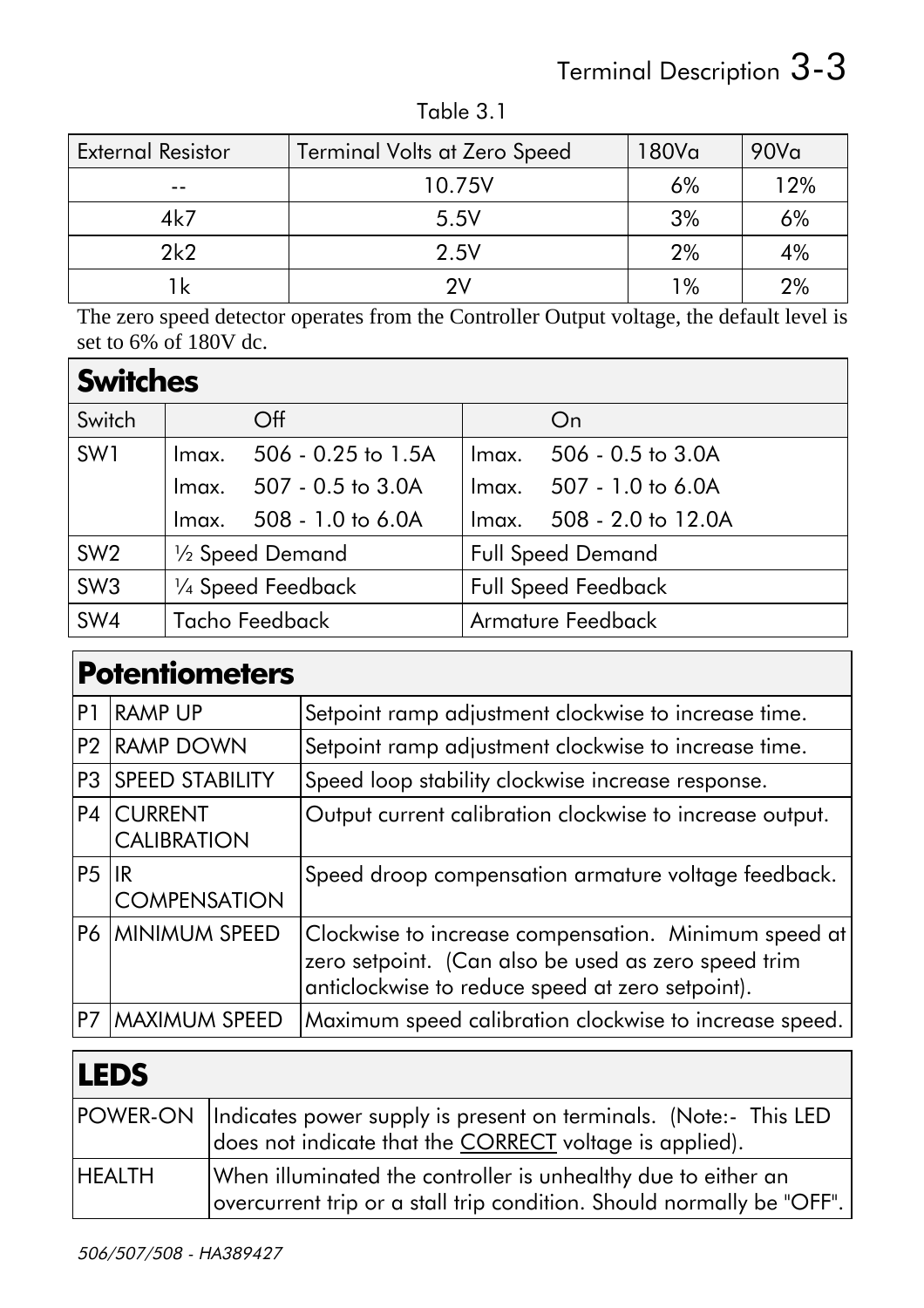# **INSTALLING THE 506/507/508**

### **Installation**

### **Speed Control**

Figure 4.1 Wiring Diagram Speed Control



Additional line fuse recommended for applications where live connections are made rather than live and netral.

'Run' connects to Common to 'Enable' Speed Control.

#### **Current Control**





- Optional Speed Setpoint potentiometer to limit overspeed, connect setpoint direct to  $+10V$  if not required.
- \* Additional line fuse recommended for applications where live connections are made rather than live and netrual

'Run' connected to +10V to 'Enable' Current Control and 'Override' Stall detection.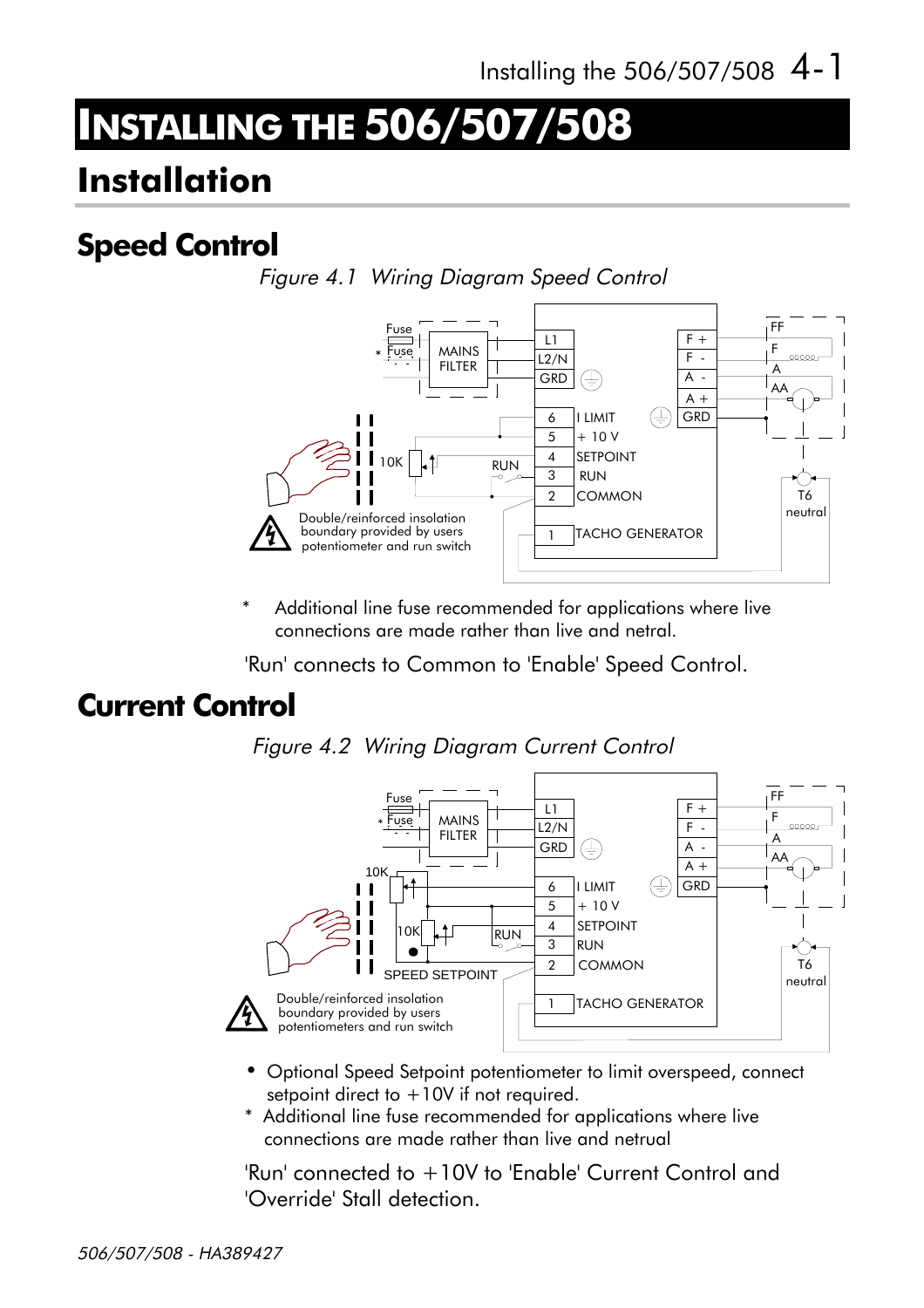|       | <b>Wire Sizes</b>           |                                                    |                                                                      |                             |                                                                                  |
|-------|-----------------------------|----------------------------------------------------|----------------------------------------------------------------------|-----------------------------|----------------------------------------------------------------------------------|
|       | $\ast$                      | Contains semiconductor fuses as recommended below. |                                                                      |                             |                                                                                  |
| Model | Maximum<br>Output<br>Rating | Function                                           | Cable<br>(Wire) Size                                                 | AC Supply<br>Fuse<br>Rating | <b>Eurotherm Drives</b><br><b>Fuse Isolator Kit</b><br>Part Numbers <sup>*</sup> |
| 506   | 3A                          | DC Armature,<br>AC Supply,<br>Ground               | $1.5$ mm <sup>2</sup> /<br>16AWG                                     | 10A                         | LA054664                                                                         |
| 507   | 6A                          | AC Supply,<br>Ground<br><b>DC</b> Armature         | $2.5$ mm <sup>2</sup> /<br>14AWG<br>$1.5$ mm <sup>2</sup> /<br>16AWG | 10A                         | LA054664                                                                         |
| 508   | 12A                         | <b>AC Supply</b><br>DC Armature,<br>Ground         | 6.0mm <sup>2</sup> /<br>10AWG<br>$4.0$ mm $2/$<br>12AWG              | 20A                         | LA050062                                                                         |

| <b>Terminal Tightening Torques</b> |                                                |  |  |
|------------------------------------|------------------------------------------------|--|--|
| Terminal                           | Torque Setting                                 |  |  |
| Power                              | $\vert 0.8 \text{ Nm} \vert 7 \text{ lbf-in}$  |  |  |
| Control                            | $\vert 0.56 \text{ Nm} \vert 5 \text{ lbf-in}$ |  |  |

| <b>Ferraz Semiconductor Fuses</b> |                               |                           |  |
|-----------------------------------|-------------------------------|---------------------------|--|
|                                   | Fuse Rating   Ferraz Type No. | Eurotherm Drives Part No. |  |
| 10A, 250V                         | 250VFA10A6X32                 | CH230014                  |  |
| 20A, 250V                         | 250VFA20A6X32                 | CH <sub>230024</sub>      |  |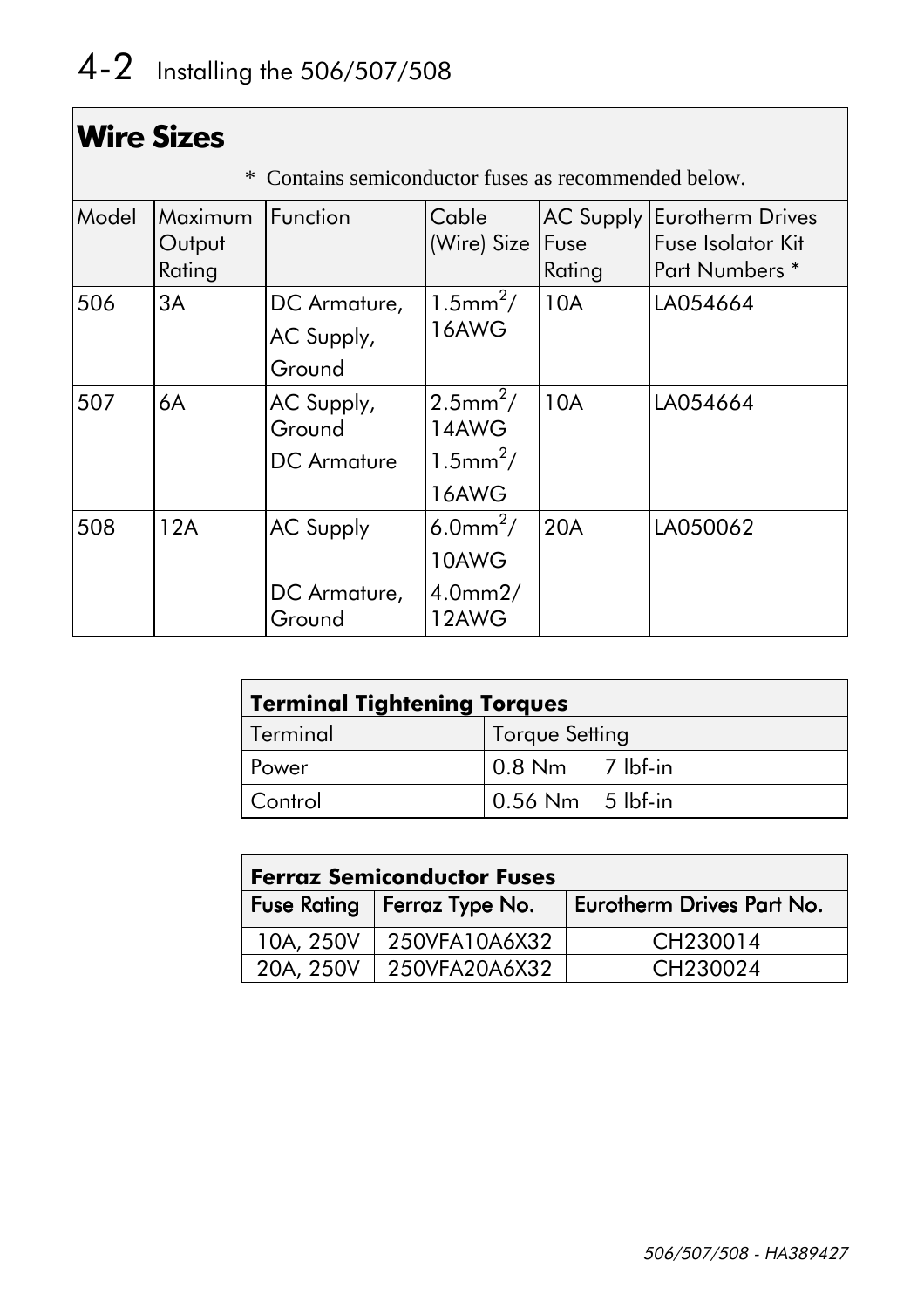### **Requirements for UL Compliance**

For installations requiring compliance with UL Standards.

#### **Motor Overload Protection**

An external motor overload protective device must be provided by the installer. This device can comprise of a thermal sensor within the motor winding monitored by an external relay but this combination cannot be evaluated by UL. Hence, it is the responsibility of the installer/local inspector to determine whether the combination is in compliance with the National Electrical Code or local code requirements.

#### **Short Circuit Protection Requirements**

UL Recognized semiconductor fuses must be installed upstream of the controllers. Refer to the semiconductor fuses table on the previous page for recommended semiconductor fuse manufacturer and type number.

#### **Short Circuit Rating**

The 506 and 507 controllers are suitable for use on a circuit capable of delivering not more than 1000 RMS symmetrical amperes, 240V maximum; whilst the 508 controller is suitable for use on a circuit capable of delivering not more than 5000 rms symmetrical amperes, 240V maximum.

#### **Operating Ambient Temperature**

The maximum operating ambient temperature rating is  $50^{\circ}$ C.

#### **Field Wiring Temperature Rating**

Use  $60^{\circ}$ C copper conductors only.

#### **Field Wiring Terminal Markings**

For correct field wiring connections that are to be made to each terminal, refer to Chapter 5: "Terminal Description" - Power Terminals and Chapter 3 "Technical Specification" - Control Terminals.

#### **Power Wiring Terminals**

The power wirint terminals accept a maximum conductor size of No.  $10$  AWG (5.3mm<sup>2</sup>).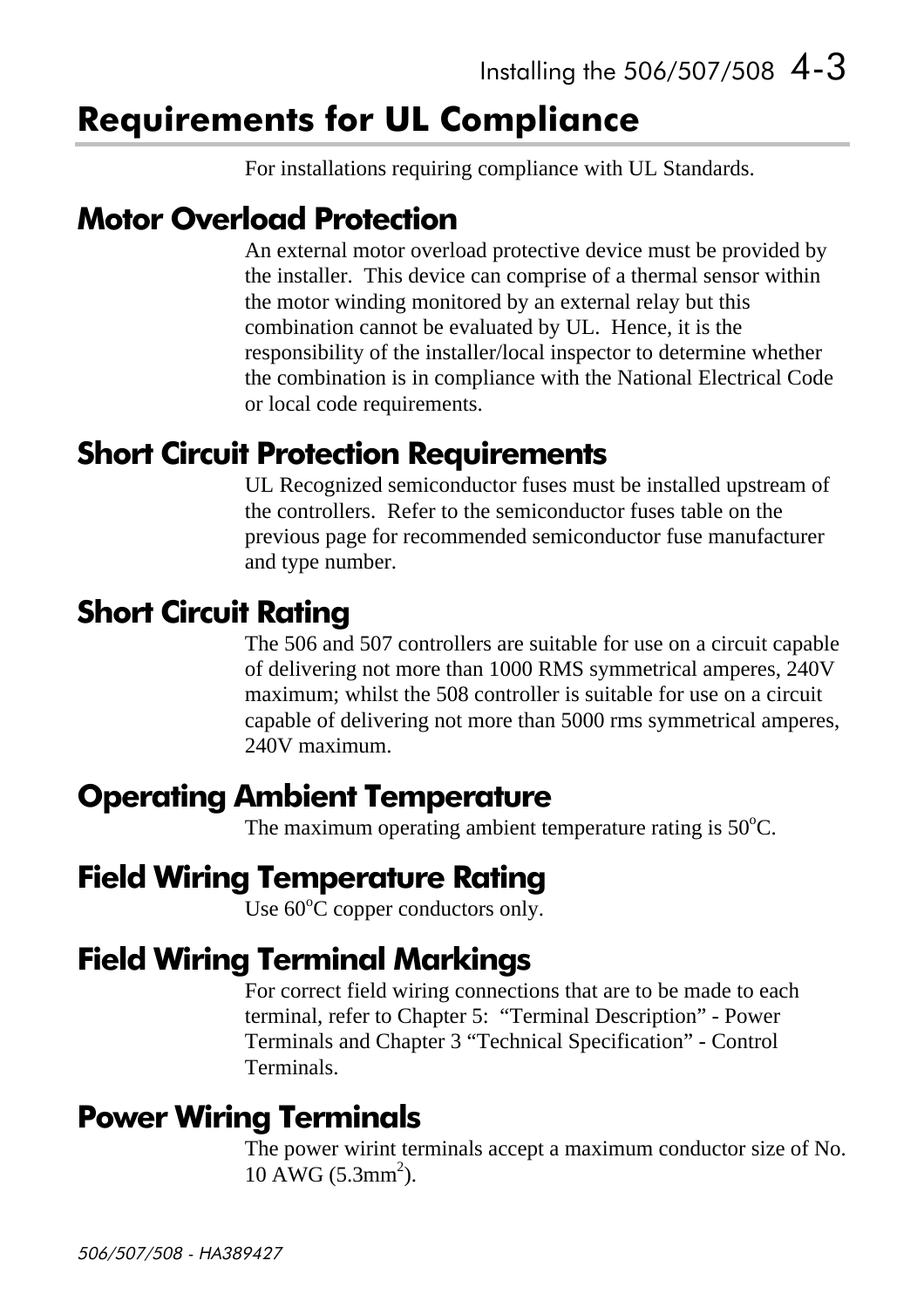#### 4-4 Installing the 506/507/508

### **Terminal Tightening Torque**

Refer to the Terminal Tightening torque table shown on page 4-2 for both the Power and Control Terminals.

### **Field Grounding Terminals**

The field grounding terminals are identified with the International Grounding Symbol  $\bigoplus$  (IEC Publication 417, Symbol 5019).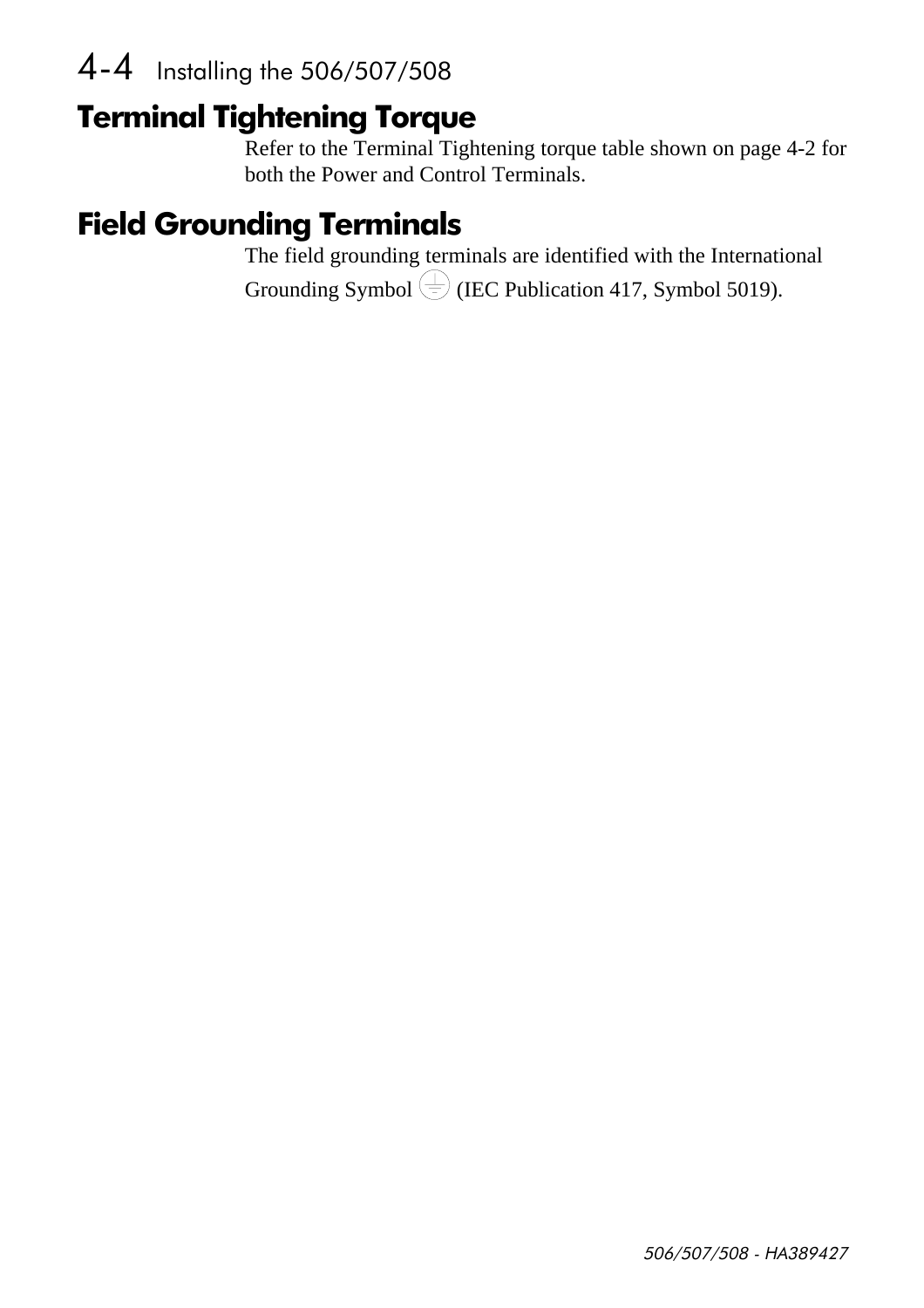### **Fitting**



Allow 50mm above and below product for cooling.



105 mm

50 mm

140 mm

105 mm

50 mm

140 mm

105 mm

50 mm

140 mm

D

E

F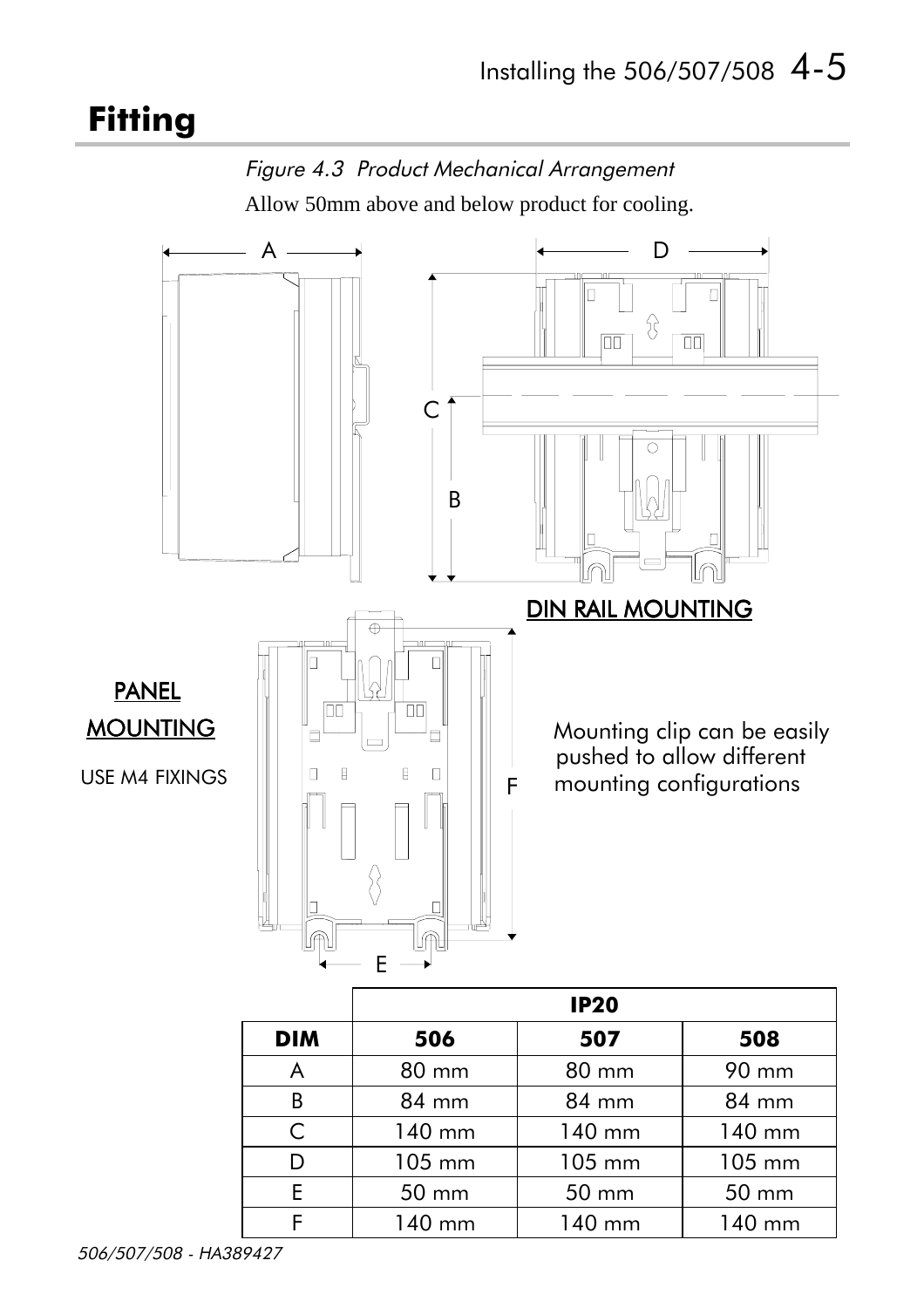

506/507/508 - HA389427

506/507/508 - HA389427

Installing the 506/507/508  $4 - 7$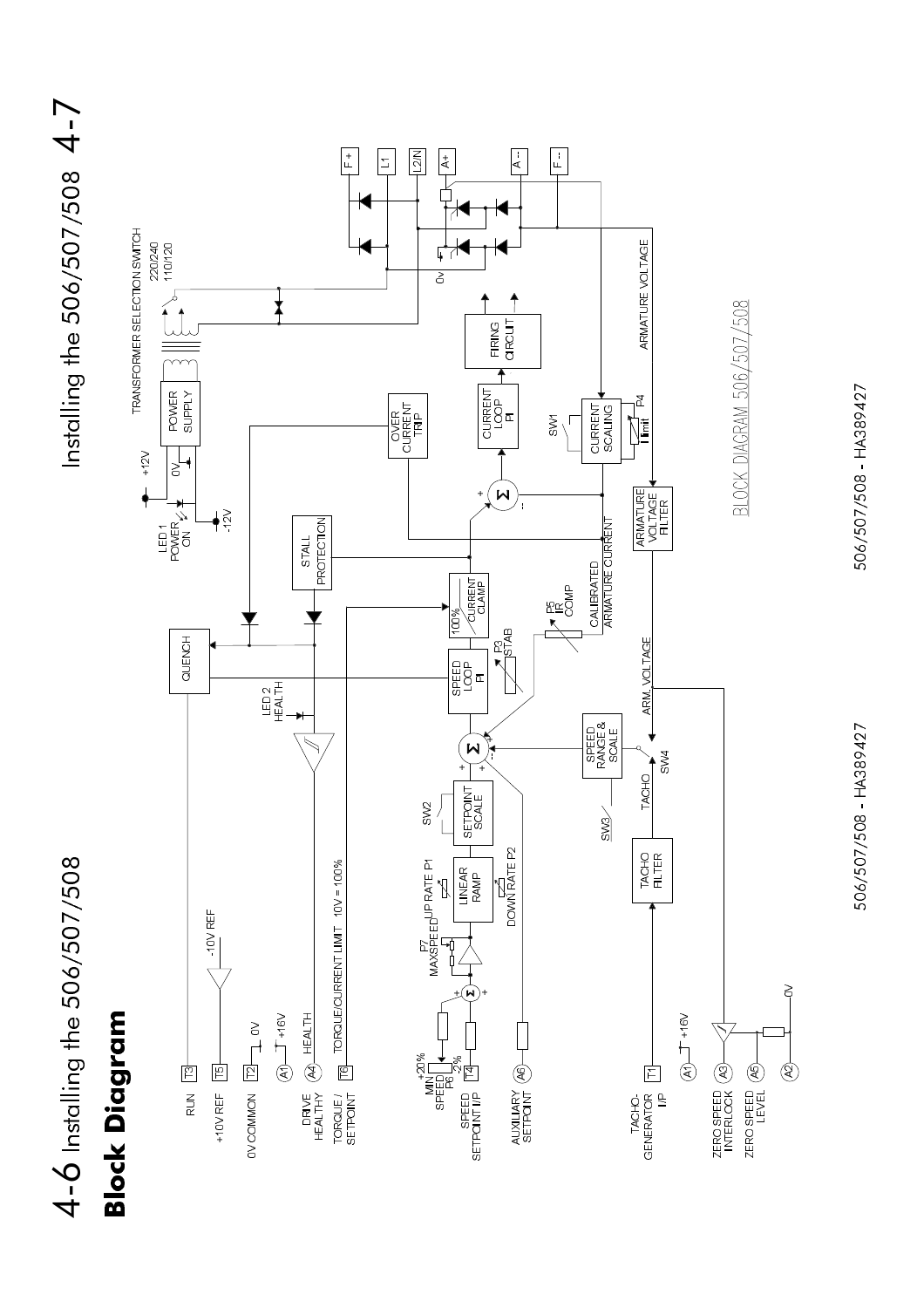### **Filter**



Figure 4.4 Filter Mechanical Arrangement

#### **Note:- Watt Loss value is at a current**  $\ast$ output of 12 Amps dc.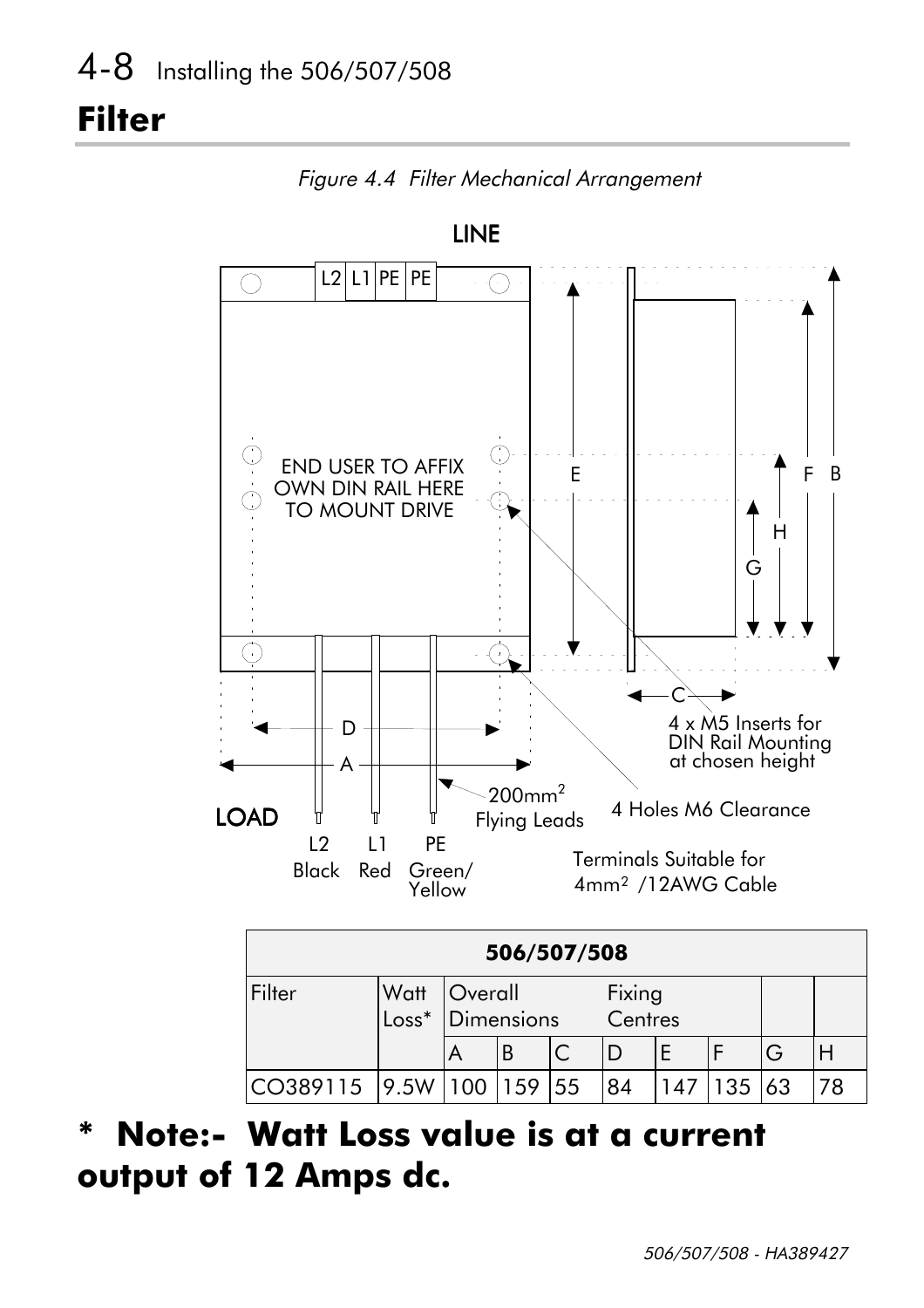### **EMC Connections**



### Installation and Set-Up

### Warning

Before applying power check:-

#### **Switch Selection**

- (a) Mains switch set to intended supply voltage, **Left** 110/120, **Right** 220/240
- (b) Personality switches.

| SW1 | OFF            | ON            |
|-----|----------------|---------------|
| 506 | $0.25$ to $3A$ | $0.5$ to $3A$ |
| 507 | $0.5$ to $3A$  | $1$ to $6A$   |
| 508 | 1 to 6A        | 2 to 12A      |

| Speed           | Range           | Maximum Feedback Voltage Range |
|-----------------|-----------------|--------------------------------|
| SW <sub>2</sub> | SW <sub>3</sub> | Armature or Tacho              |
| <b>OFF</b>      | <b>OFF</b>      | $15$ to $30$                   |
| ON              | <b>OFF</b>      | $30$ to $60$                   |
| <b>OFF</b>      | ON              | 60 to 120                      |
|                 | ON              | 120 to 180                     |

| $\sqrt{\text{SW4}}$ | $\bigcap$ EE |          |
|---------------------|--------------|----------|
| <b>FEEDBACK</b>     | <b>TACH</b>  | ARMATURE |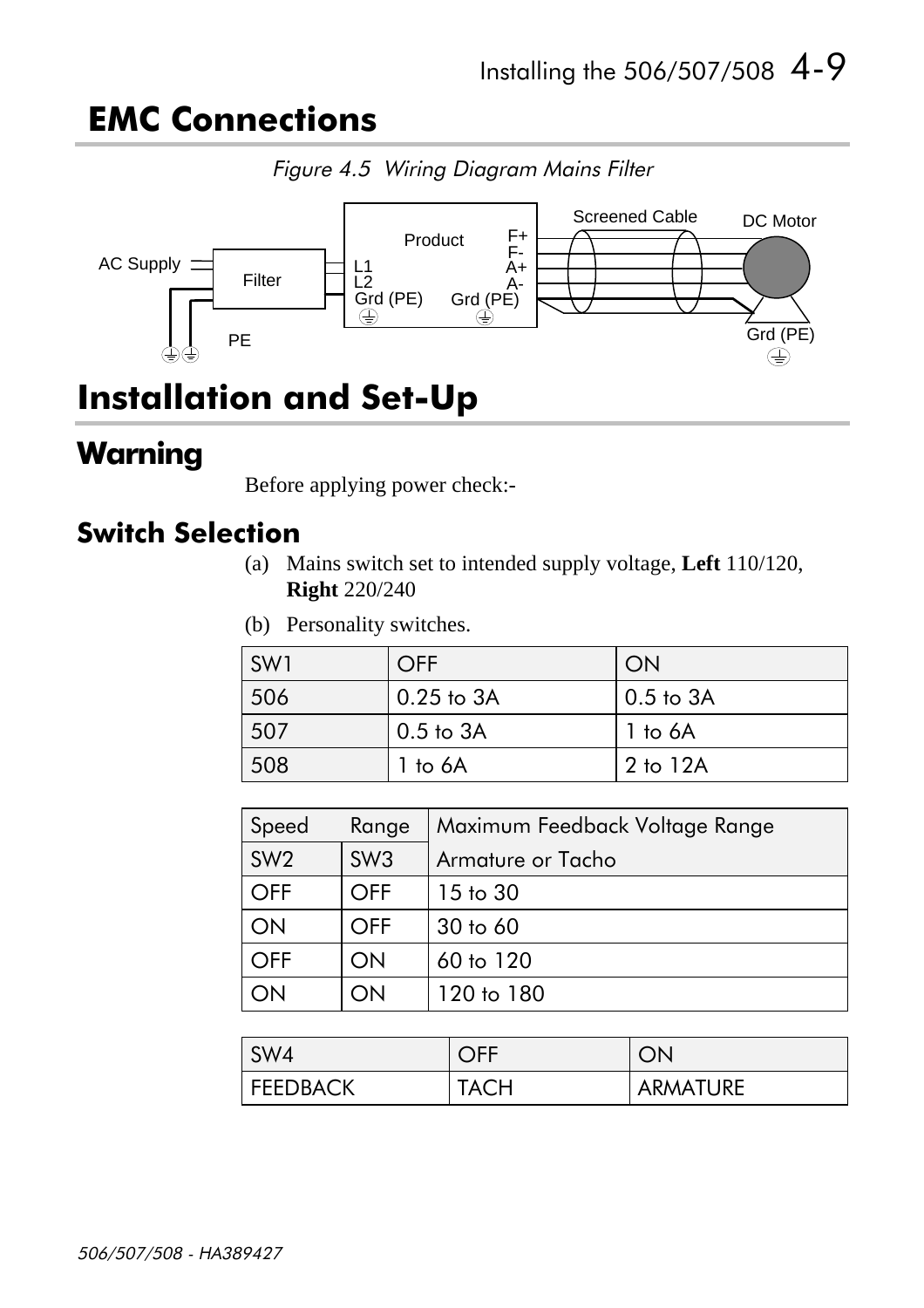#### 4-10 Installing the 506/507/508

**Note:** Even when intending to utilise tachogenerator feedback it may be wise to initially run under armature control. Set feedback voltage switches accordingly. Note that if this procedure is followed the tachogenerator must be temporarily disconnected as it will affect operation of the controller.

#### **Potentiometer**

| (a) | <b>Product</b>           | <b>Default</b> |
|-----|--------------------------|----------------|
|     | P1 Ramp Up               | Anti-clockwise |
|     | P <sub>2</sub> Ramp Down | Anti-clockwise |
|     | P3 Stability             | Mid            |
|     | P4 I Limit               | Anti-clockwise |
|     | P5 IR Comp               | Anti-clockwise |
|     | P6 Min Speed             | Anti-clockwise |
|     | P7 Max Speed             | Mid.           |

#### (b) **External**

Speed setpoint to minimum.

#### Motor

- (a) Check motor is compatible with controller and settings.
- (b) Check motor and load are free to rotate.

#### Wiring

- (a) Check there is no loose wire ends on the PCB.
- (b) Check that there are no free wire ends on external controls liable to contact grounded metal or earth (ground) referenced parts.

### **Applying Power**

- 1. Power on LED 1 should illuminate.
- 2. Close "RUN" contact and apply a small speed setpoint (5%). Armature current should now flow, the motor should turn and run at a fixed speed.

If the motor runs above 5% up to top speed Open Run Contact.

If the controller is in "Armature" Control then excess speed is due to incorrect setting of SW2 and 3, the speed scaling.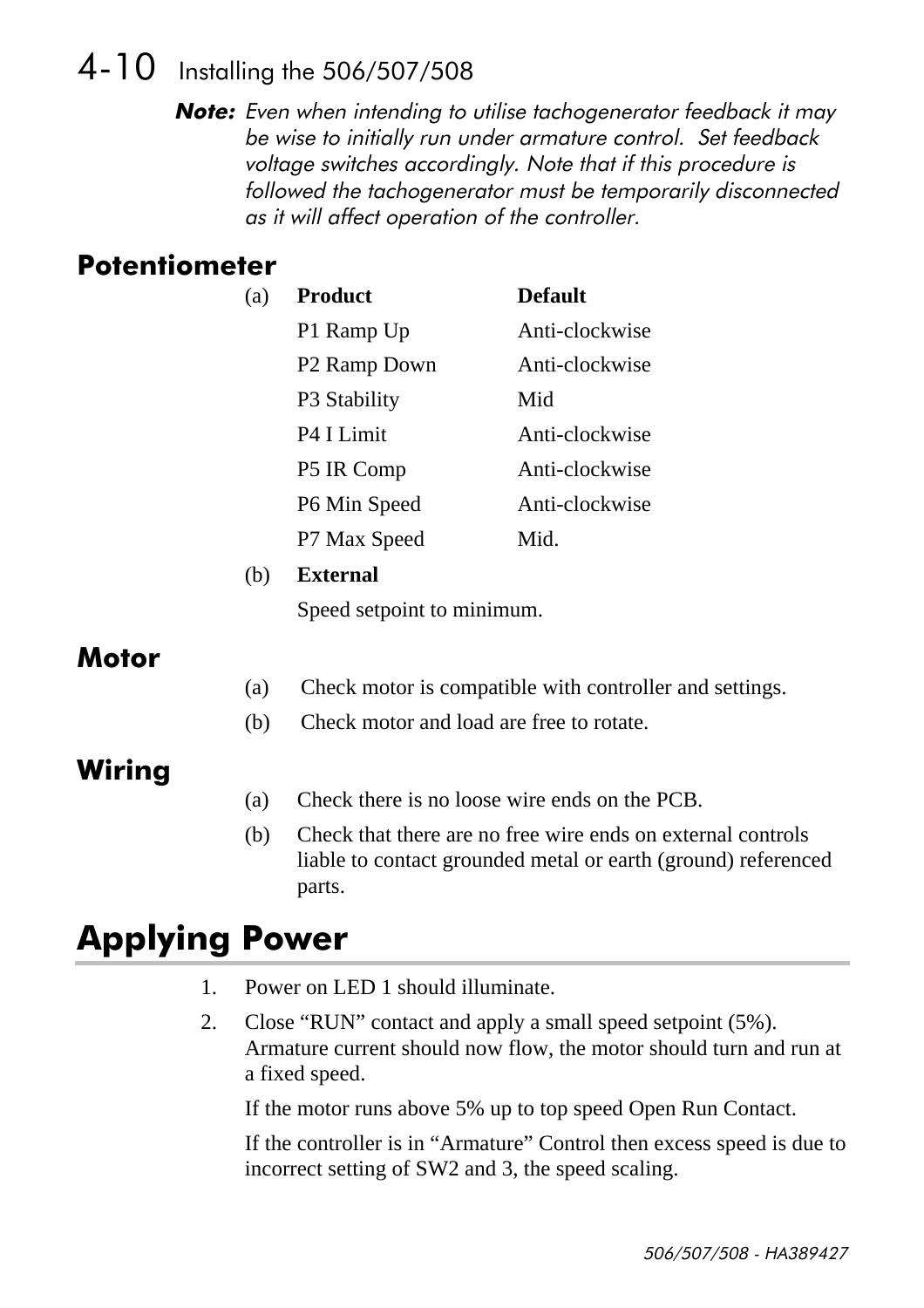#### Installing the 506/507/508  $4-11$

If the controller is in "Tacho" control then excess speed is due to incorrect polarity of feedback. Alter wiring as follows:-

#### **Action**

Direction correct but Reverse Tachogenerator polarity only.

overspeeding.

Direction incorrect and overspeeding. Reverse field polarity only.

If motor does not run, increase Ilimit potentiometer P4 as current may be insufficient for rotation. The Health light LED2 may light in this condition after 15 seconds indicating a Stall, remove and reapply power to reset condition.

If the motor is in control but runs in the wrong direction either:-

- (a) Armature Control Reverse Field Polarity.
- (b) Tacho Control Reverse Field AND Tacho Polarity.
- 3. Increase speed setpoint to maximum and check armature voltage does not exceed rated value, adjust maximum speed using P7. If a minimum speed setting is required reduce speed setpoint potentiometer to zero adjust minimum speed potentiometer P6 to give required value. With speed setpoint at maximum, re-adjust maximum speed with P7.
- 4. Adjust I Limit potentiometer to suit Motor Current Rating.



More accurate adjustment may be achieved by inserting a meter in the armature circuit.

- 5. Adjust Ramp Up P1 and Ramp Down P2 potentiometers as required.
- 6. In Armature Voltage Feedback, speed droop will occur as load is applied. Adjust IR compensation P5 to reduce this effect. Excessive adjustment may cause instability.
- 7. It may be necessary to adjust the Speed Stability Potentiometer P3 to improve speed response. Excessive adjustment may cause instability.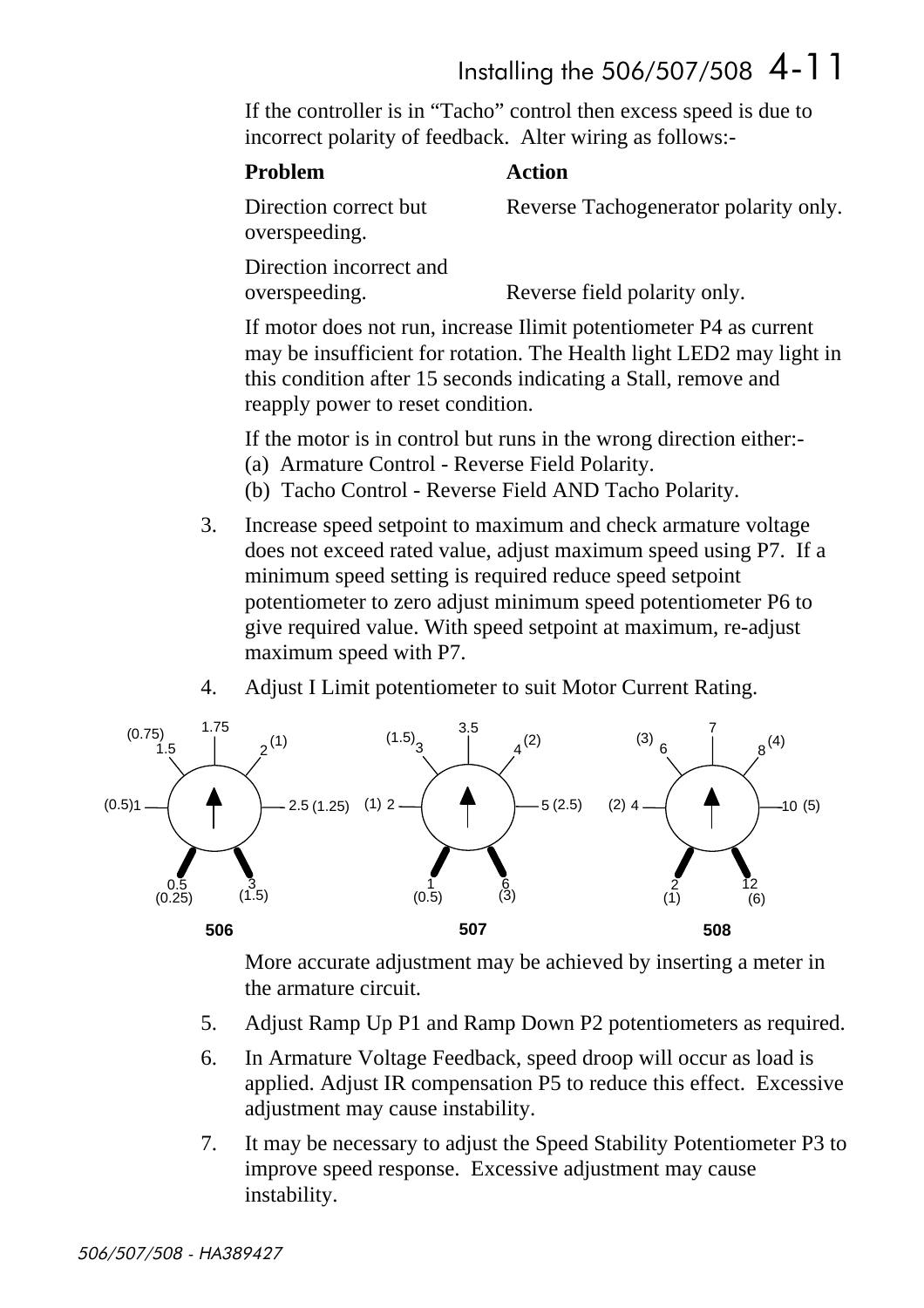# 4-12 Installing the 506/507/508

## **Fault Finding**

| Problem                                                                                              | <b>Possible Cause</b>                                                                                                                                     | Remedy                                                                                                                                                                                                                                                                                                                   |
|------------------------------------------------------------------------------------------------------|-----------------------------------------------------------------------------------------------------------------------------------------------------------|--------------------------------------------------------------------------------------------------------------------------------------------------------------------------------------------------------------------------------------------------------------------------------------------------------------------------|
| Controller will not<br>power up - no 'on'<br>indication.                                             | Wrong supply<br>voltage.<br>Line fuses blown (if<br>fitted).                                                                                              | Check setting on mains switch.<br>It is likely that if too high a<br>voltage has been used the<br>Controller will be permanently<br>damaged.<br>Power off, check circuits and<br>replace fuses.                                                                                                                          |
| Motor will not turn.                                                                                 | No run circuit.<br>No setpoint.                                                                                                                           | Check run contact and wiring.<br>Check connections to and<br>operation of setpoint<br>potentiometer.                                                                                                                                                                                                                     |
| Motor accelerates out<br>of control with tacho-<br>generator feedback<br>and small setpoint.         | Tacho polarity.<br>Tacho linkage.<br>Tacho faulty.                                                                                                        | Power off and reverse tacho<br>connections.<br>Check tacho coupling to motor.<br>Remove and replace tacho.                                                                                                                                                                                                               |
| Motor rotates in the<br>wrong direction.<br>Speed is controlled<br>though.                           | Motor connections are<br>wrong for required<br>direction with:<br>1. Armature voltage<br>feedback.<br>2. Tacho-generator                                  | Power off and reverse armature<br>connections.<br>Power off and reverse both<br>armature and tacho<br>connections.                                                                                                                                                                                                       |
| Motor will not turn<br>and the stall light<br>comes on after 15<br>seconds in speed<br>control mode. | Motor shaft locked or<br>jammed.<br>No field current (not<br>applicable for<br>permanent magnet<br>motors).<br>No armature current.<br>Low current limit. | Power off and check motor and<br>load for stiffness or jamming.<br>Check that DC voltage across<br>motor field terminals is present.<br>If not power off and check field<br>circuit for continuity.<br>Power off and check armature<br>circuit for continuity.<br>Check current limit with $+10V$<br>link on Controller. |
| Motor will only run at<br>full speed.                                                                | Maximum speed<br>setpoint.                                                                                                                                | Check connections to and<br>operation of setpoint<br>potentiometer.                                                                                                                                                                                                                                                      |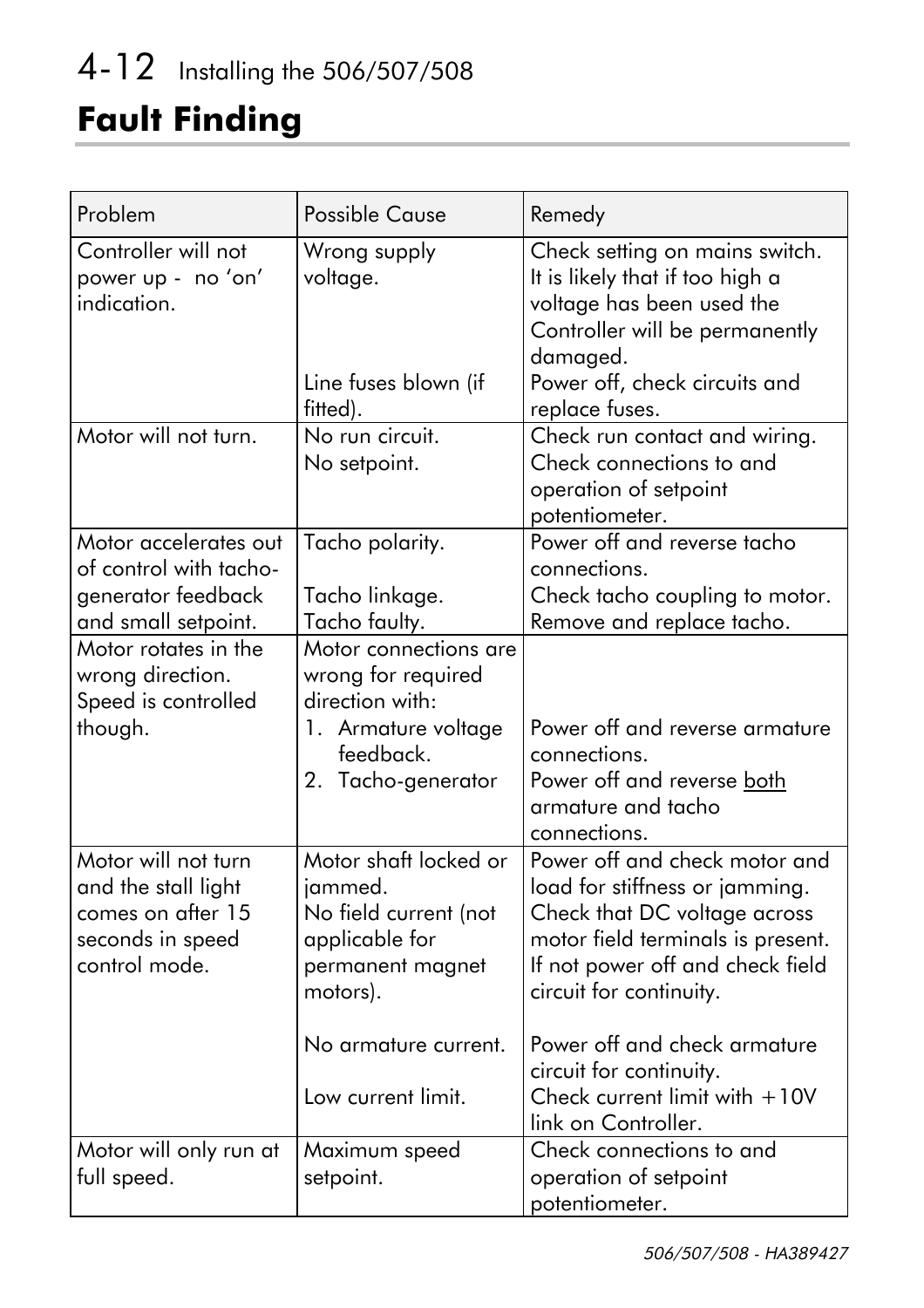| Problem                  | <b>Possible Cause</b>   | Remedy                           |
|--------------------------|-------------------------|----------------------------------|
| Motor will not run at    | Wrong speed range       | Refer to Installation and Set-up |
| correct maximum          | selection on preset     | chapter.                         |
| speed.                   | switches.               |                                  |
| Stall light comes on     | Incorrect wiring of run | Run contact should be wired      |
| after 15 seconds in      | contact.                | between the two terminals        |
| current control mode.    |                         | marked 'run' and '+10V'.         |
| Stall light comes on     | Faulty or incorrect     | Check motor armature             |
| immediately after the    | load across the 'A+'    | thoroughly. The Controller       |
| 'run' contact is closed. | and 'A-' terminals.     | should not be used on motors     |
|                          |                         | with a low inductance.           |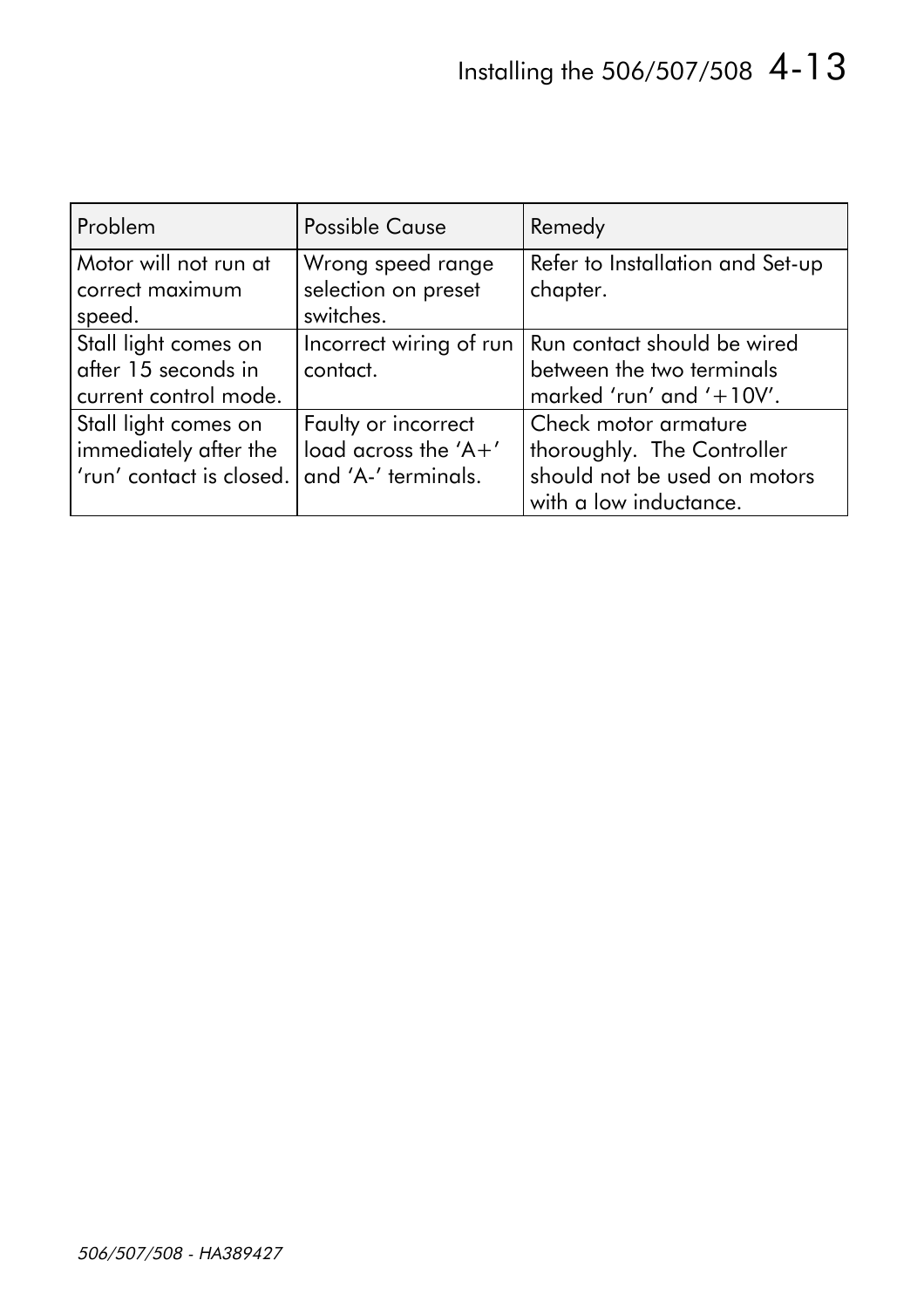### **ROUTINE MAINTENANCE AND REPAIR**

### **Routine Maintenance**

Periodically inspect the motor speed controller for build-up of dust or obstructions that may affect ventilation of the unit. Remove this using dry air.

### Repair

There are no user-serviceable components.

**IMPORTANT:** MAKE NO ATTEMPT TO REPAIR THE UNIT - RETURN IT TO EUROTHERM DRIVES.

#### **Returning the Unit to Eurotherm Drives**

Please have the following information available:

- The model and serial number see the unit's rating label
- Details of the fault

Contact your nearest Eurotherm Drives Service Centre to arrange return of the item.

You will be given a *Returned Material Authorisation.* Use this as a reference on all paperwork you return with the faulty item. Pack and despatch the item in the original packing materials; or at least an antistatic enclosure. Do not allow packaging chips to enter the unit.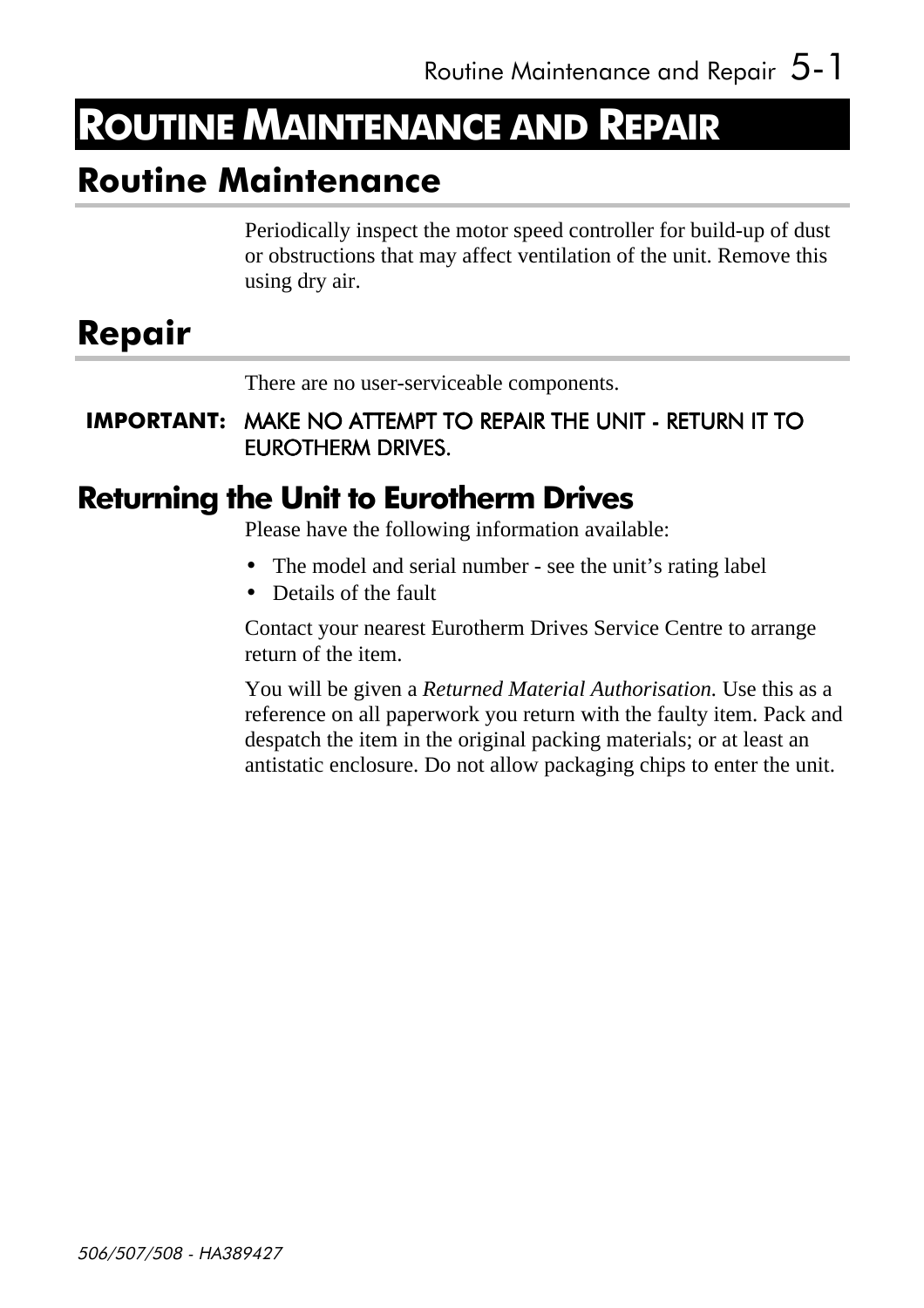# **EMC CERTIFICATION FOR THE 506/507/**

Figure 6-1 Eurotherm EMC `CE' Mark Validity Chart



For more information refer to HA388879 EMC Installation Guidelines for Modules and Systems available from your local Eurotherm Drives office.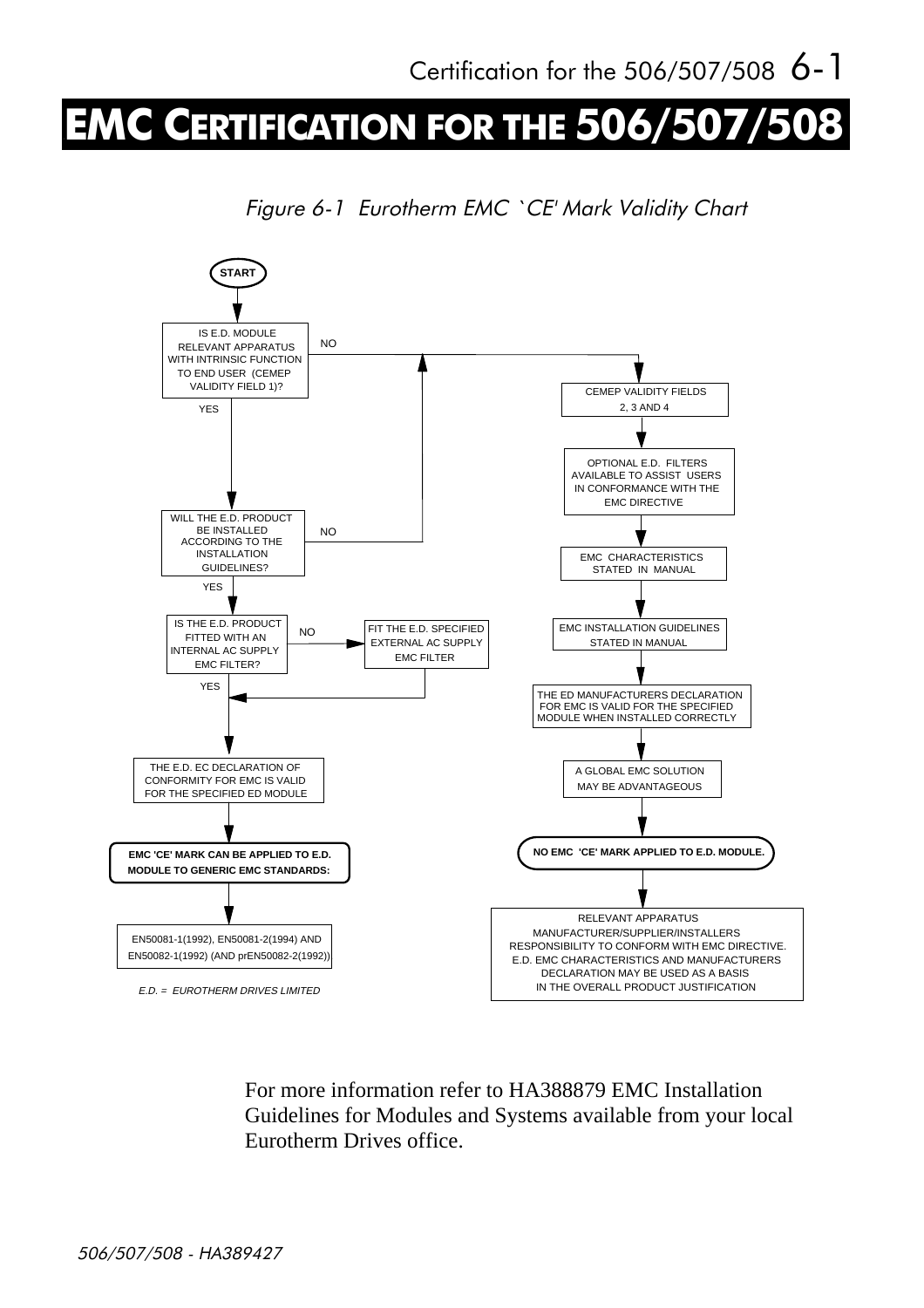# **TECHNICAL SPECIFICATIONS**

### **Input Supply**

| Parameter   | Symbol      | Value                                     | Units |
|-------------|-------------|-------------------------------------------|-------|
| ∣ Freq∪ency |             | $50/60 \pm 10\%$                          | Hz    |
| Voltage     | $V_{\rm S}$ | $110/120 \pm 10\%$ or 220/240 $\pm$ 10%   |       |
|             |             | (Earth (TN) or non-earth (IT) referenced) |       |

### **Speed Control**

- $(1)$ Range selected by built in switches.
- $(2)$ With IR comp setting optimised.
- $(3)$ Consideration must be given to the motor at it may overheat at low speed.

| Parameter                               | Symbol Value |                                     | Units           |      |
|-----------------------------------------|--------------|-------------------------------------|-----------------|------|
| Stall detect time                       |              | 15 maximum 20 typical               |                 |      |
| Type of controller                      |              | Variable proportional plus integral |                 |      |
| $ $ Feedback method $^{\left(1\right)}$ |              | Va                                  | Tacho           |      |
| 0-100% load regulation                  |              | $12^{(2)}$ (typically)              | 0.1 (typically) |      |
| Max. torque speed range                 |              | 20:1                                | $100:1^{(3)}$   | $\%$ |

#### **Current (Torque) Control**

- Range selected by built in switches.  $(1)$
- $(2)$ Suitable for armature time constants not less than 5ms.
- $(3)$ All control terminals are at a potential of the peak of the input supply with respect to earth (ground)  $\textcircled{\text{+}}$ .

#### All cables should be rated for this voltage.

| Parameter                         | Symbol | Value                                            | Units         |
|-----------------------------------|--------|--------------------------------------------------|---------------|
| Overspeed limiting <sup>(1)</sup> |        | Standard <sup>(1)</sup>                          |               |
| Type of controller $(2)$          |        | Fixed proportional plus integral                 |               |
| Feedback method                   |        | $^\mathsf{!}$ Non-isolated shunt $^\mathsf{(3)}$ |               |
| Linearity                         |        | റ                                                | $\frac{0}{6}$ |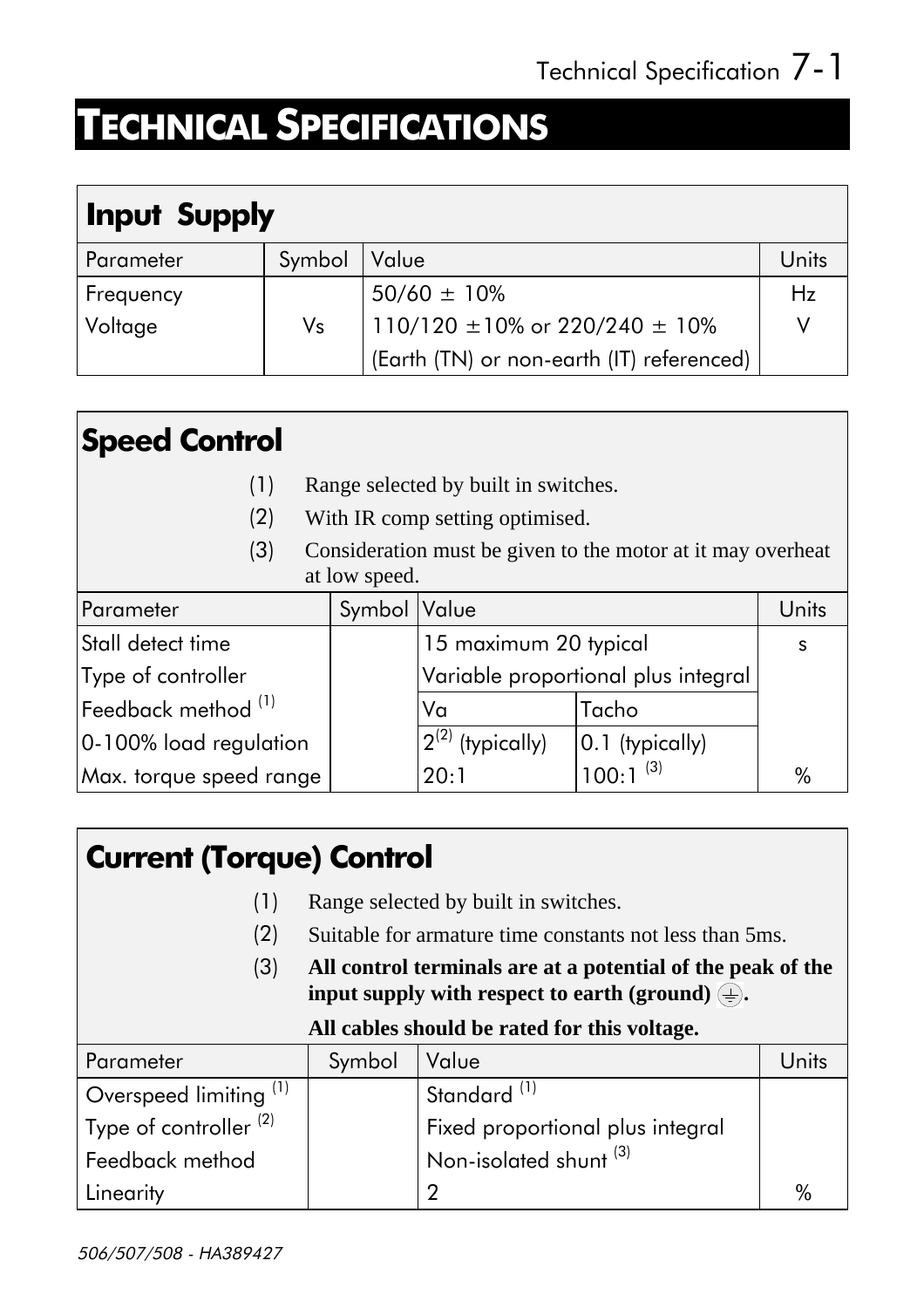### **Adjustment Range**

| Parameter           | Symbol  | Value                    | Units |
|---------------------|---------|--------------------------|-------|
| Armature loss comp. | IR comp | $\vert$ 0 - 25% of Va    |       |
| Maximum speed       | N max   | $100\% \pm 25\%$         |       |
| Minimum speed       | N min   | $\vert$ 0 - 25% of N max | $\%$  |
| Ramp up time        | Ramp    | $1 - 15$ (minimum)       | S     |
| Ramp down time      |         | Ramp $ 1 - 15$ (minimum) | S     |

### **Environmental Requirements**

| <b>Operating Temperature</b>       | $\left 0\right\rangle$ to $+40^{\circ}$ C (Derate 1.5% / Degree above $40^{\circ}$ C) $\left 0\right\rangle$ |
|------------------------------------|--------------------------------------------------------------------------------------------------------------|
| Max. Operating Temperature         | $50^{\circ}$ C                                                                                               |
| Humidity                           | 85% R.H. at 40°C (non condensing)                                                                            |
| Altitude                           | Above 1000m derate at 1% / 100m                                                                              |
| Atmosphere                         | Non-flammable, non-corrosive and dust free                                                                   |
| Storage Temperature Range          | $-25^{\circ}$ C to $+55^{\circ}$ C                                                                           |
| <b>Transport Temperature Range</b> | $-25^{\circ}$ C to $+55^{\circ}$ C                                                                           |
| Enclosure                          | IP2X suitable for cubicle mounting                                                                           |
| <b>Installation Category</b>       | Overvoltage Category III.                                                                                    |
| Pollution                          | Pollution Degree 2.                                                                                          |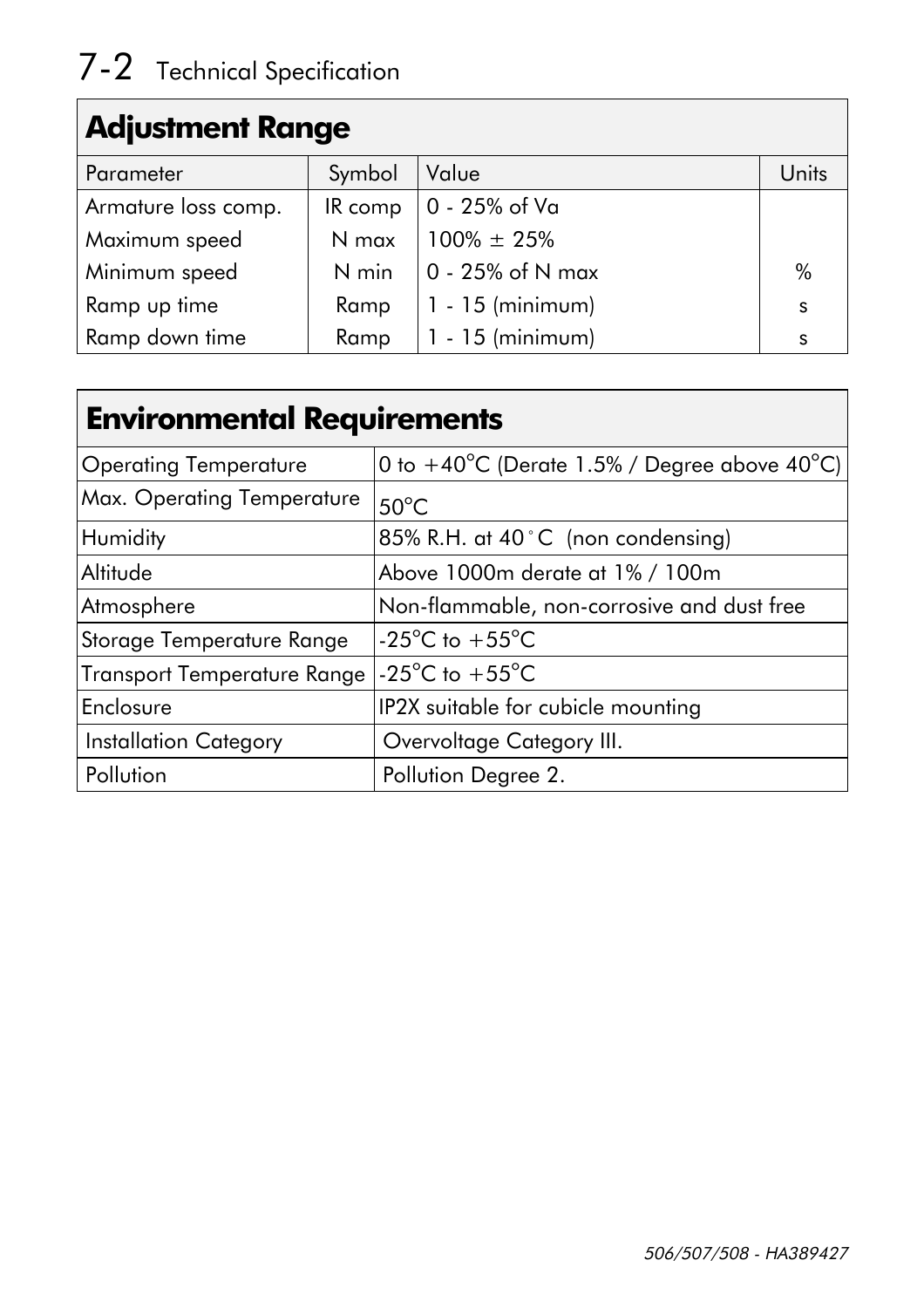### **EMC Technical Ratings**

#### **Immunity**

| Port               | <b>Phenomenon Test Standard</b>   |                    | Level       | Criterion     | Generic<br>Standard |
|--------------------|-----------------------------------|--------------------|-------------|---------------|---------------------|
|                    |                                   |                    |             |               |                     |
| Enclosure ESD      |                                   | <b>BS EN61000-</b> | 8kV AD      | Self Recovery | <b>EN50082</b>      |
| Port               | <b>RF</b> Field                   | $4-2(1995)$        | 10V/m, 1kHz | No Change     | – I                 |
|                    |                                   |                    | AM          |               | $(1992)$ ,          |
| Power              | <b>Fast Transient BS EN61000-</b> |                    | 2kV         | Self Recovery | and                 |
| Ports              | <b>Burst</b>                      | $4-4(1995)$        |             |               | <b>EN50082</b>      |
| Signal &           | Fast Transient BS EN61000-        |                    | 2kV         | Self Recovery | $-2$                |
| Control            | <b>Burst</b>                      | $4-4(1995)$        |             |               | (1995)              |
| Power              | Fast Transient BS EN61000-        |                    | 2kV         | Self Recovery |                     |
| Interfaces   Burst |                                   | $4-4(1995)$        |             |               |                     |

#### Emissions

These levels of performance are achieved when installed as specified with the recommended Supply Filter.

\* Achieved with up to 50m of motor cable.

| Port                           |                  | <b>IPhenomenon Test Standard</b> | <u>ILevel</u>  | Generic Standard |
|--------------------------------|------------------|----------------------------------|----------------|------------------|
| <b>Enclosure Port Radiated</b> |                  | EN55011                          | <b>Class B</b> | EN50081-1 (1992) |
| <b>Power Port</b>              | <b>Conducted</b> | EN55011                          | Class B*       | EN50081-2 (1994) |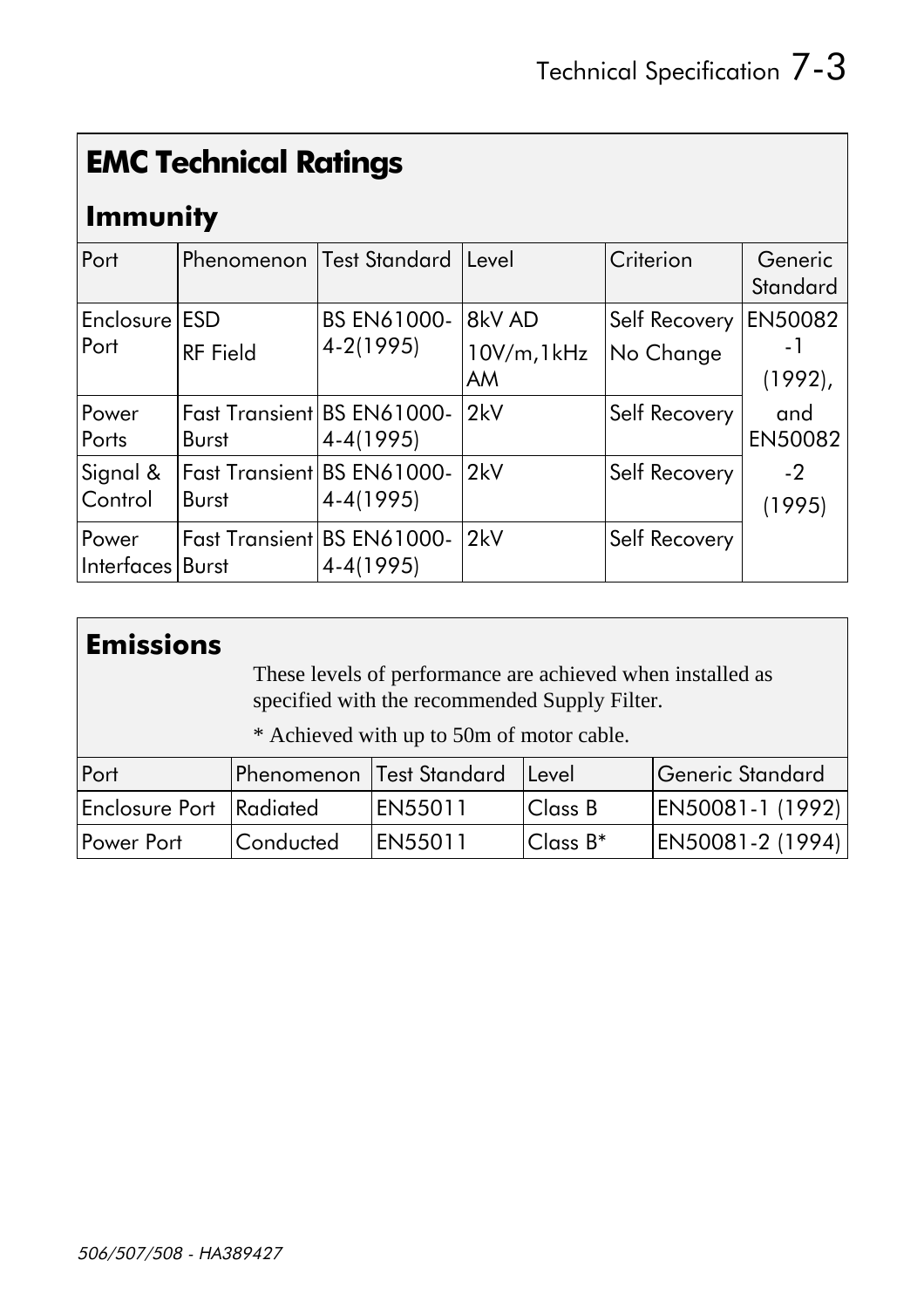### **Electrical Ratings**

#### Output Ratings with typical armature voltage, Va, 80/90V (160/180V)

- Range selected by built in switches.  $(1)$
- $(2)$ When the controller is energised the dc motor shunt field is permanently energised. It is the responsibility of the installer to ensure that this is not detrimental to the long term reliability of the dc motor.

| Parameter                                              | 506            |             | 507            |             | 508            |                |
|--------------------------------------------------------|----------------|-------------|----------------|-------------|----------------|----------------|
| Maximum Armature Output<br>Current (IA) <sup>(1)</sup> | 1.5A           | 3A          | 3A             | 6A          | 6A             | 12A            |
| Typical Motor Horsepower (Hp)                          |                |             |                |             |                |                |
| 90V Armature (110/120V AC)                             | $^{1}/_{10}$   | $^{1}/_{6}$ | $^{1}/_{6}$    | $^{1}/_{3}$ | $^{1}/_{3}$    | $^{3}/_{4}$    |
| 180V Armature (220/240V AC)                            | $^{1}/_{6}$    | $^{1}/_{3}$ | $^{1}/_{3}$    | $^{3}/_{4}$ | $\frac{3}{4}$  | $\overline{2}$ |
| Typical Motor Power (kW)                               |                |             |                |             |                |                |
| 90V Armature (110/120V AC)                             | 0.07           | 0.125       | 0.125          | 0.25        | 0.25           | 0.55           |
| 180V Armature (220/240V AC)                            | 0.125          | 0.25        | 0.25           | 0.55        | 0.55           | 1.5            |
| Controller loss (W)                                    | 5              | 10          | 10             | 20          | 20             | 40             |
| Maximum AC Supply Current<br>(ls,A rms)                | 3              | 4.5         | 6              | 9           | 12             | 18             |
| Maximum $2t$ for fusing (A <sup>2</sup> s)             | 36             | 36          | 80             | 80          | 365            | 365            |
| Maximum form factor (ls/la)                            | $\overline{2}$ | 1.5         | $\overline{2}$ | 1.5         | $\overline{2}$ | 1.5            |
| Maximum Field Current <sup>(2)</sup><br>(lf, A dc)     | $\overline{2}$ |             |                |             |                |                |
| Field Voltage (0.9 x Vs) V dc                          | $\vee$         |             |                |             |                |                |
| 110/120V AC                                            | 90-100         |             |                |             |                |                |
| 220/240V AC                                            |                |             |                | 180-200     |                |                |

#### **Adjustment Ranges**

Range selected by built in switches.

| <b>Parameter</b>             |            |           | 508          |
|------------------------------|------------|-----------|--------------|
| Maximum current * (I max, A) | $0.25 - 3$ | $0.5 - 6$ | $-1$ $\circ$ |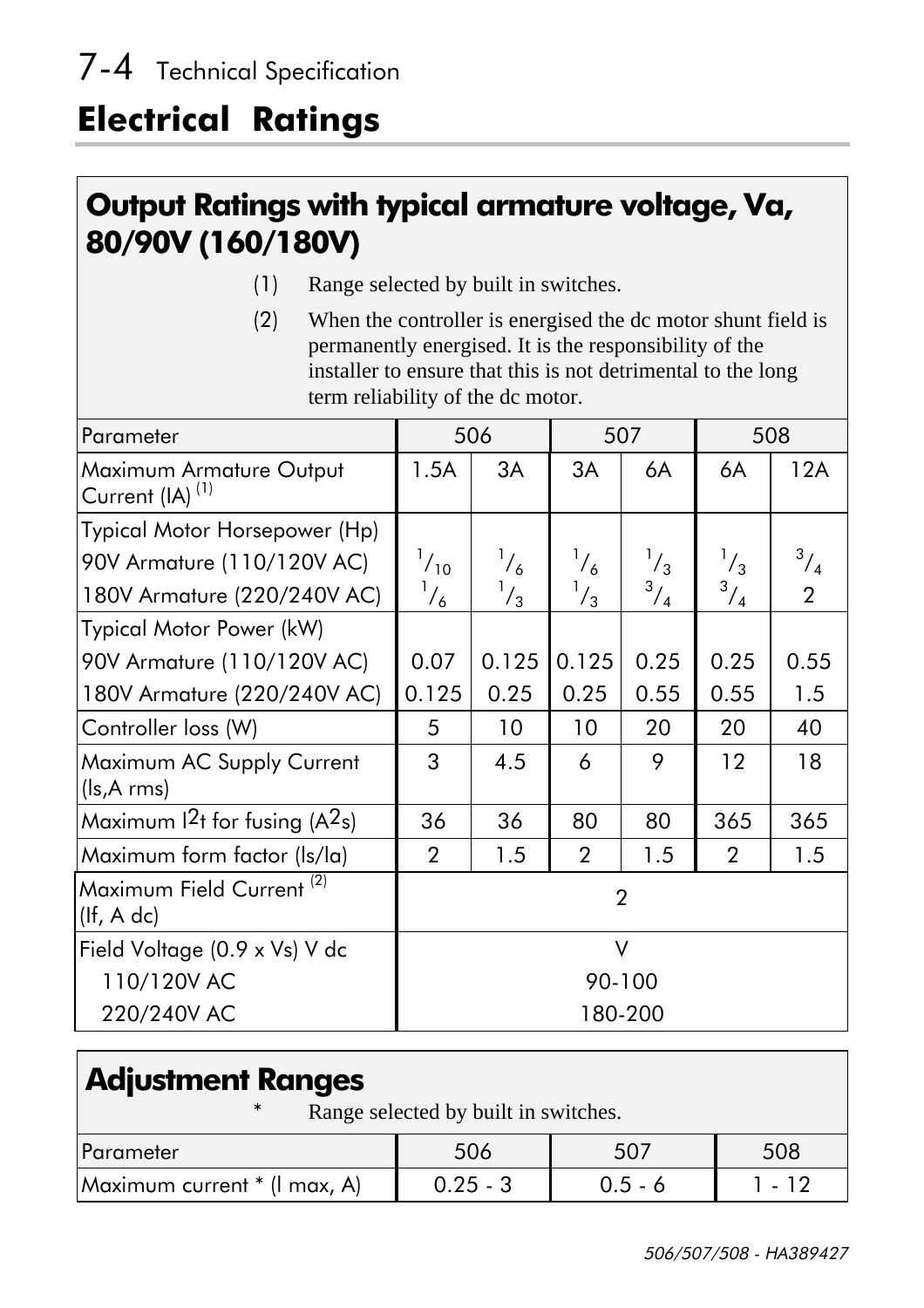# Technical Specification 7-5

|                | <b>Proguct Code</b>    |          |                                   |  |  |  |  |
|----------------|------------------------|----------|-----------------------------------|--|--|--|--|
| <b>Block</b>   | Product                | Code     | Feature                           |  |  |  |  |
|                | <b>Basic Product</b>   | 506      | 3 Amp                             |  |  |  |  |
|                |                        | 507      | 6 Amp                             |  |  |  |  |
|                |                        | 508      | 12 Amp                            |  |  |  |  |
| $\overline{2}$ | Livery                 | 00       | Standard                          |  |  |  |  |
|                |                        | 01 to 99 | Customer                          |  |  |  |  |
| 3              | Cover                  | 20       | <b>IP20 Cover</b>                 |  |  |  |  |
| 4              | <b>Special Options</b> | 00       | Standard                          |  |  |  |  |
|                |                        | 01 to 99 | <b>Documented Special Options</b> |  |  |  |  |

#### Draduct Cado